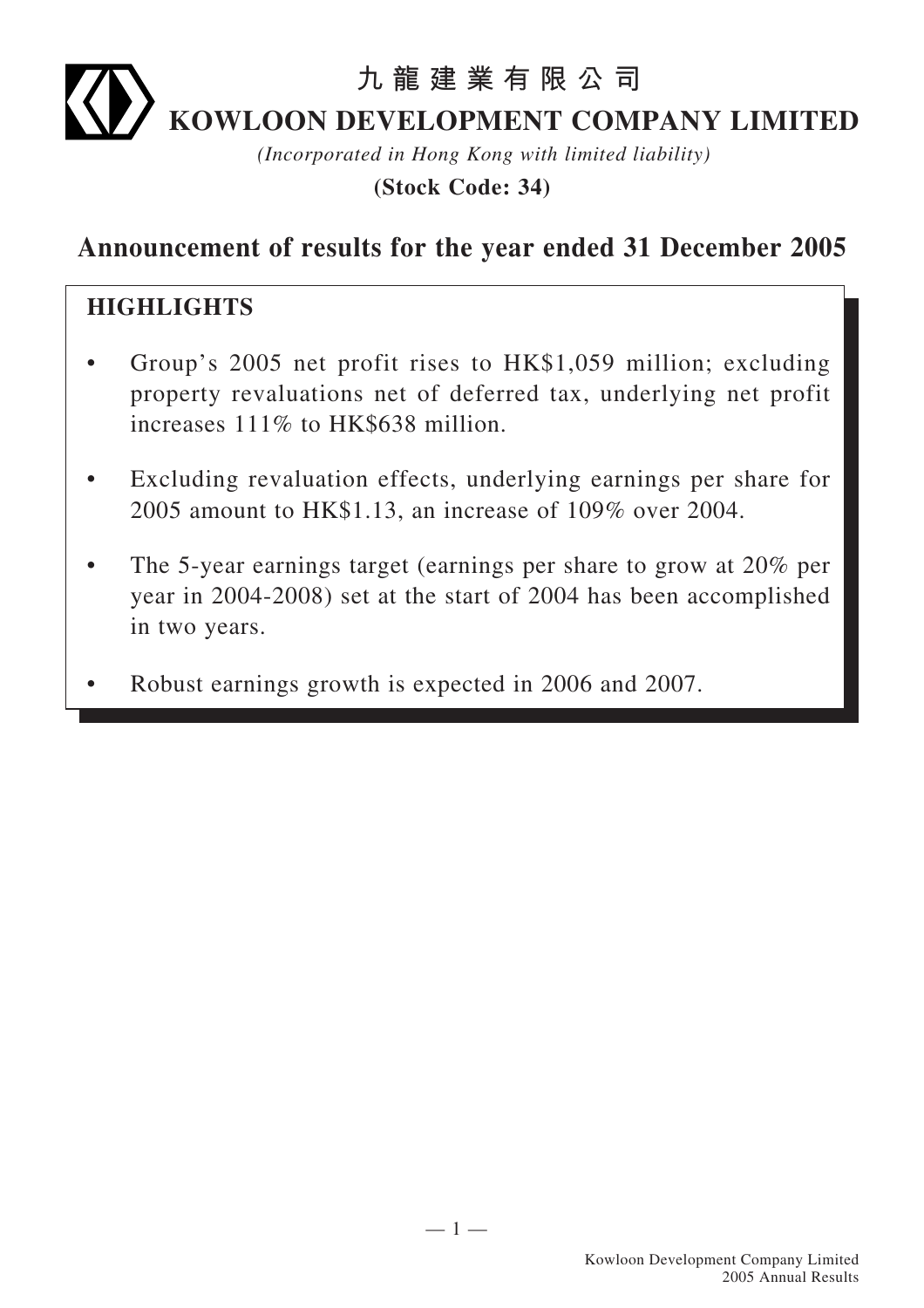| <b>Financial Highlights</b>                    |         |        |        |      |                                |
|------------------------------------------------|---------|--------|--------|------|--------------------------------|
| For the year ended 31 December<br>HK\$ million | 2005    | 2004   | 2003   | 2002 | 2002-2005<br>Average<br>Change |
| <b>Turnover</b>                                | 1,320   | 773    | 674    | 591  |                                |
| $\%$ year-on-year                              | 71%     | $15\%$ | $14\%$ |      | $33\%$                         |
| <b>Profit attributable to shareholders</b>     | 1,059   | 516    | 152    | 199  |                                |
| - Net profit excluding revaluations            | 638     | 303    | 201    | 156  |                                |
| $%$ year-on-year                               | $111\%$ | $51\%$ | 29%    |      | $64\%$                         |
| Earnings per share ("EPS") $(HK\$ )            | 1.87    | 0.92   | 0.32   | 0.41 |                                |
| - EPS excluding revaluations                   | 1.13    | 0.54   | 0.42   | 0.32 |                                |
| $%$ year-on-year                               | 109%    | 29%    | 31%    |      | 56%                            |
| Dividends (HK\$)                               | 0.45    | 0.32   | 0.28   | 0.25 |                                |
| $%$ year-on-year                               | 41%     | 14%    | $12\%$ |      | 22%                            |
| $-$ Interim                                    | 0.10    | 0.07   | 0.06   | 0.05 |                                |
| $-$ Final                                      | 0.35    | 0.25   | 0.22   | 0.20 |                                |

## **GROUP RESULTS AND DIVIDENDS**

The Group's profit attributable to shareholders for the year ended 31 December 2005 amounted to HK\$1,059 million. Excluding investment property revaluation gains net of deferred tax of HK\$421 million, underlying net profit rose 111% to HK\$638 million. Underlying earnings per share rose to HK\$1.13, representing an increase of 109% over 2004.

It should be noted that a number of new accounting standards which became effective on 1 January 2005 require restatement in the accounts of the Group's previously reported results.

The Board of Directors has recommended the payment of a final dividend of HK\$0.35 per share for 2005, an increase of 40% over 2004. Together with the interim dividend of HK\$0.10, the full year dividend for 2005 will amount to HK\$0.45 per share, representing an increase of 41% over the previous year.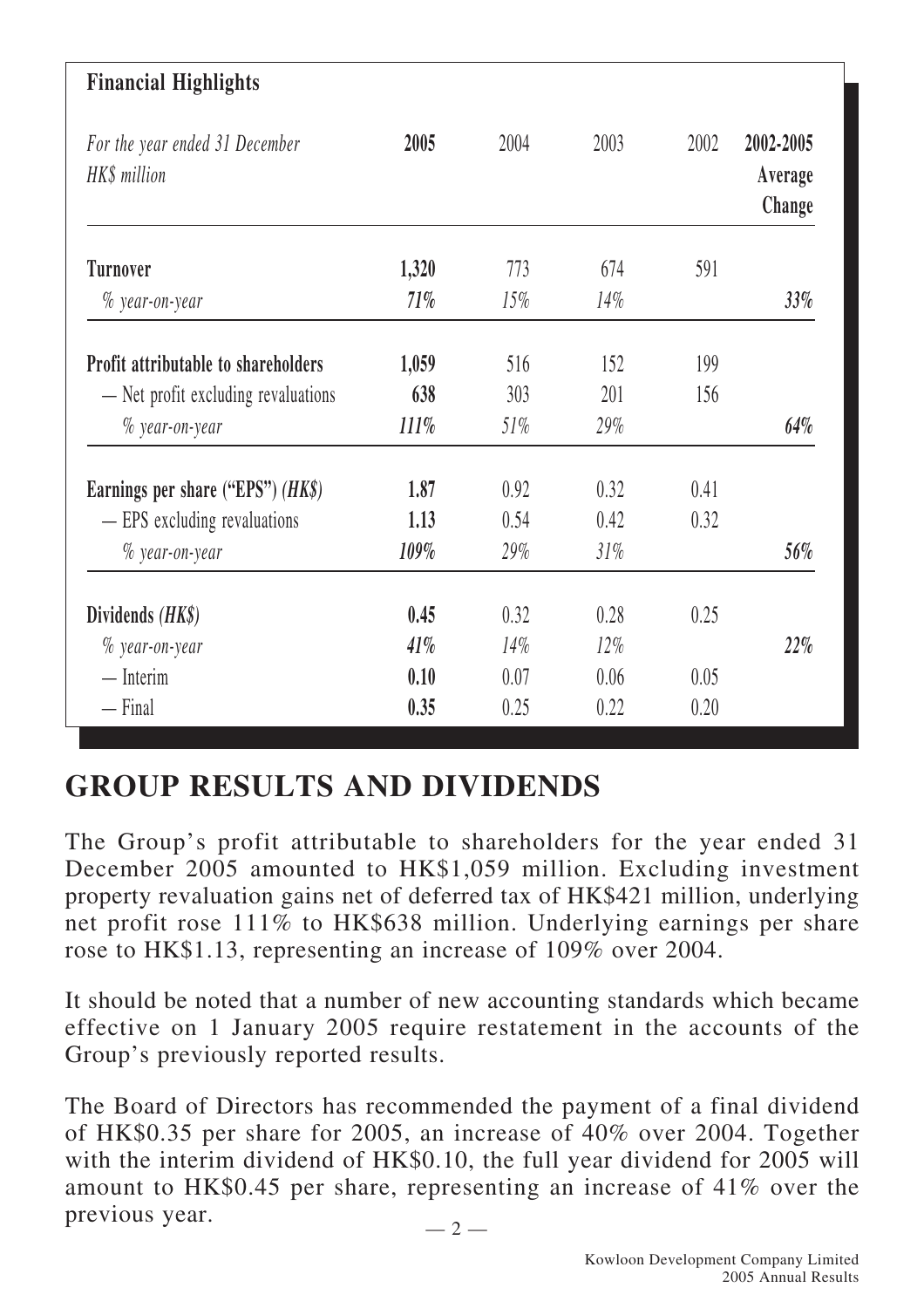The final dividend will be payable on 9 May 2006 to shareholders registered as at 8 May 2006.

## **BUSINESS REVIEW**

The record net profit achieved in 2005 has come from a broad-based improvement across our core property business which has benefited from strong economic growth and favourable sentiment in the property markets in Hong Kong and Macau. The main contributions to the Group's 2005 profit were two residential development projects in Hong Kong and Macau, the sales of which produced a combined profit of HK\$401 million. Other Group's businesses have also performed well.

The Group provided investors with the opportunities to participate in the economies of Hong Kong, Macau, and increasingly the People's Republic of China ("PRC"). To further expand to Macau and the PRC, two major acquisitions were made in 2005.

In April 2005, through an 85% owned subsidiary, the Group entered into an agreement to acquire a 70.3% stake in Shenzhen Properties & Resources Development (Group) Limited ("Shenzhen Properties") for a cash consideration of RMB459 million. Shenzhen Properties, indirectly owned by the Shenzhen Municipal Government, is an enterprise listed on the Shenzhen Stock Exchange and principally engaged in real estate development, investment and property management in the PRC. The acquisition of Shenzhen Properties was approved by the shareholders of the Company at an extraordinary general meeting on 20 July 2005. Subsequently, the Group made a share segregation proposal to the A-share shareholders of Shenzhen Properties in accordance with the relevant reform initiated by the China Securities Regulatory Commission ("CSRC"). The proposal was approved by the A-share shareholders of Shenzhen Properties on 13 January 2006. The Group will hold an effective 59.76% stake in Shenzhen Properties if the CSRC approves its general offer waiver application. If its waiver application is not granted, the Group may have to initiate a general offer to the A-share and B-share shareholders. Details of the acquisition has been stated in a circular issued by the Company on 30 June 2005.

In October 2005, the Company entered into an agreement to acquire an aggregate interest of approximately 56.84% in the existing issued shares of Polytec Asset Holdings Limited ("Polytec Asset") and all the outstanding partly paid non-voting convertible redeemable preference shares ("CPS") of Polytec Asset for a total consideration of HK\$826 million. Polytec Asset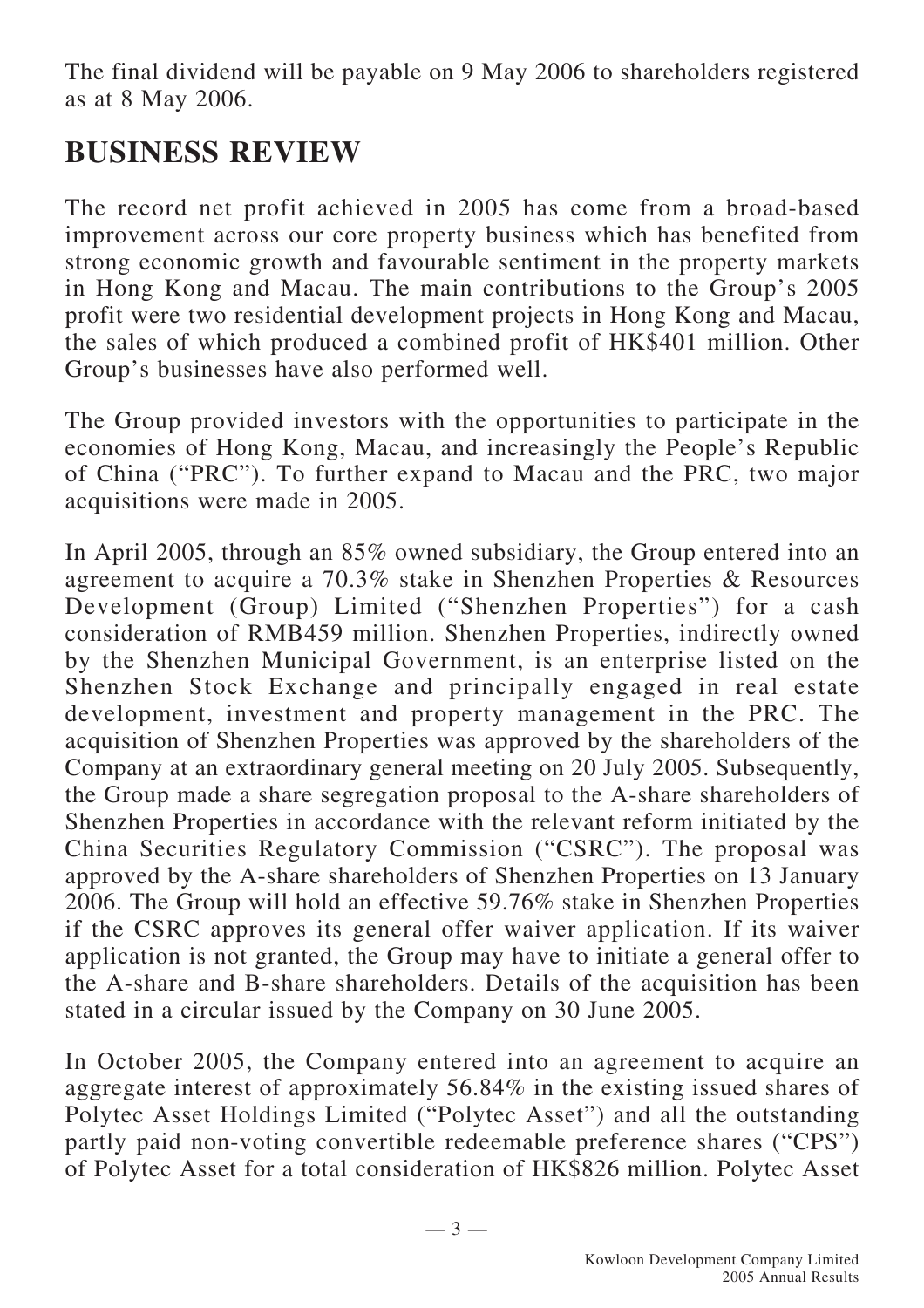is a property investment, development and trading company listed on the Main Board of the Hong Kong Stock Exchange (stock code: 208) and the majority of its property development and investment portfolio is in Macau. The whole acquisition process was completed on 24 November 2005. Assuming full conversion of the CPS, the Group has an effective interest of Polytec Asset of 64.15%. As we only completed the whole acquisition process of Polytec Asset in late November, its contribution to the Group's 2005 profit was negligible. The full impact of the Polytec Asset acquisition will be reflected in the Group's 2006 accounts.

The Group's property sales rose to HK\$531 million in 2005, an increase of 80% over 2004. The substantial increase in sales was primarily due to the recognition of a portion of the cash distribution from the Group's 80% interest in La Baie Du Noble, a residential and commercial property development project in Macau, and the sale of a majority of the 68 residential units of Padek Palace at No.377 Prince Edward Road West in Hong Kong.

La Baie Du Noble, covering an aggregate gross floor area of approximately 1,603,000 sq ft, is close to completion. It has been well received by the market since the launch of the pre-sale. Except for those duplex apartments, nearly all residential units have been sold. This is one of the most prestigious residential and commercial properties in Macau and its contemporary designs and superior finishes have set new high standards for residential developments in the town. We intend to release the duplex units to the market in the second half of this year.

The residential project at No.33 Ka Wai Man Road, named as Mount Davis 33, is near completion. This luxury residential property is located above the western seashore of Hong Kong Island and is a joint-venture residential development project with Urban Renewal Authority. It offers a total of 89 units, with a gross floor area of approximately 78,000 sq ft and a high quality private clubhouse. We will release some units to the market shortly. With a limited supply of quality residential units on Hong Kong Island, we expect this project to be well received by the market.

The Group's development at 31 Robinson Road, Mid-Levels, Hong Kong, of 84 luxury residential units with a gross floor area of approximately 128,000 sq ft, is expected to be completed in 2007.

 $-4-$ The Group's important residential and commercial development project at 35 Clear Water Bay Road, Ngau Chi Wan, with an estimated gross floor area of approximately 2,163,000 sq ft, is currently under site formation works. The newly revised development plan has been approved by the Town Planning Board.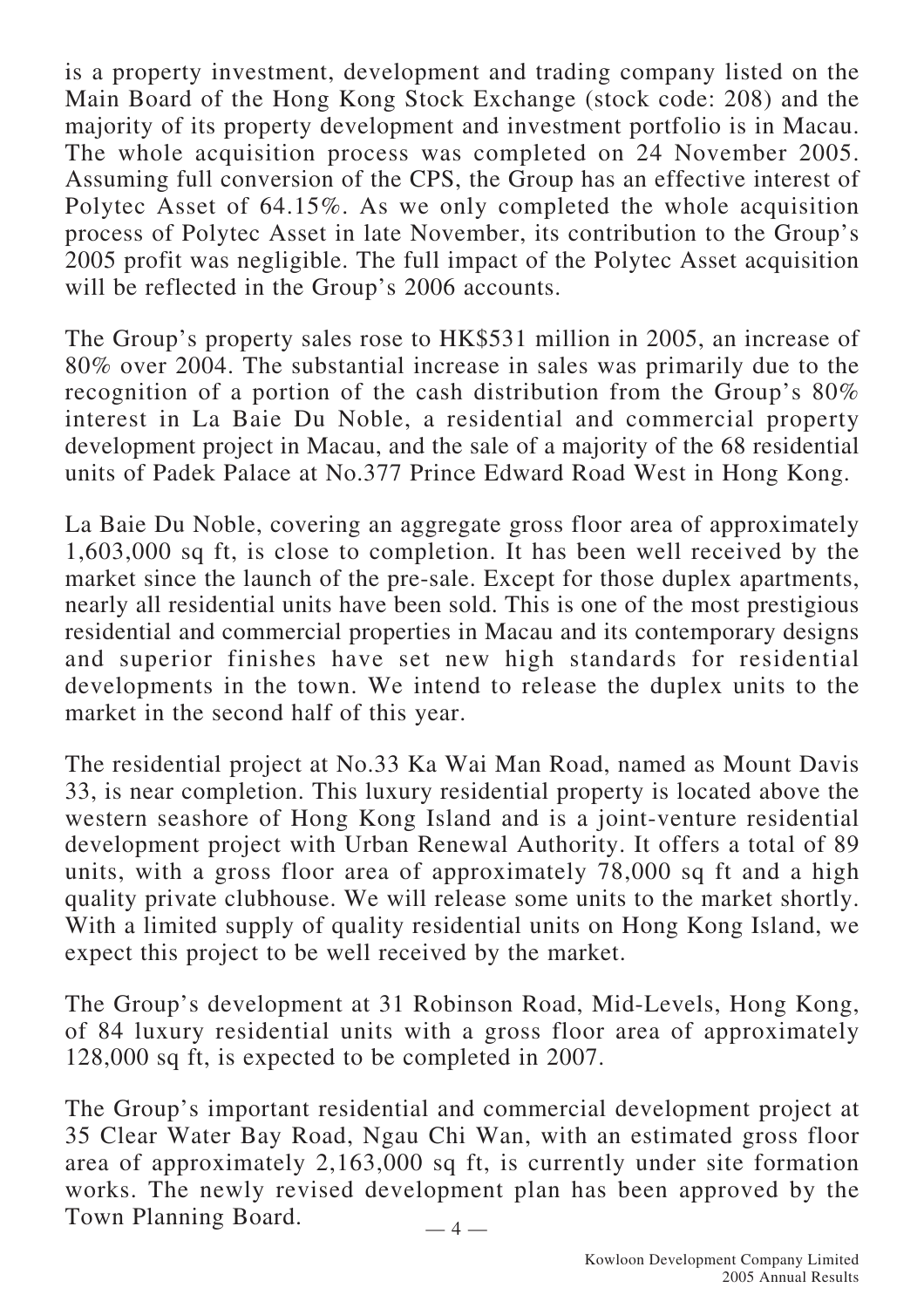During 2005, the Group acquired certain properties, with a total gross floor area of approximately 60,000 sq ft, at Belcher's Street on Hong Kong Island. These properties will be redeveloped in the near future.

The Group's gross rental income for 2005 from its property investment portfolio amounted to HK\$212 million. Excluding a one-off termination fee from a retail tenancy in 2004, the underlying gross rental income rose 17% in 2005 over the previous year. The improvement was broad-based, with the underlying rental income from office and retail properties rising 20% and 19% respectively.

The Group has reached an agreement with MTR Corporation to construct a subway connecting the MTR Prince Edward Station and the basement of Pioneer Centre and the project will commence soon. After completion, it will provide greater convenience to visitors and people living in the vicinity.

#### **Property Development**

The status of our existing projects under development is shown below.

|                                                                       |                                  | Group's                                             | Approximate<br><b>Total Gross</b> |                                        | <b>Expected</b><br>Date of |
|-----------------------------------------------------------------------|----------------------------------|-----------------------------------------------------|-----------------------------------|----------------------------------------|----------------------------|
| Location                                                              | <b>Usage</b>                     | <b>Interest</b>                                     | <b>Floor Area</b>                 | <b>Status</b>                          | Completion                 |
|                                                                       |                                  | $(\%)$                                              | (sqft)                            |                                        |                            |
| Macau                                                                 |                                  |                                                     |                                   |                                        |                            |
| La Baie Du Noble<br>The Orient Pearl District<br>Macau                | Residential<br>and<br>Commercial | 80                                                  | 1,603,000                         | Superstructure<br>works in<br>progress | First half<br>2006         |
| <b>Hong Kong</b>                                                      |                                  |                                                     |                                   |                                        |                            |
| Mount Davis 33<br>No. 33 Ka Wai Man Road<br>Kennedy Town<br>Hong Kong | Residential                      | Joint Venture<br>with Urban<br>Renewal<br>Authority | 78,000                            | Superstructure<br>works in<br>progress | First half<br>2006         |
| No. 31 Robinson Road<br>Mid-Levels<br>Hong Kong                       | Residential                      | 100                                                 | 128,000                           | Superstructure<br>works in<br>progress | 2007                       |
| No. 35<br>Clear Water Bay Road<br>Ngau Chi Wan<br>Kowloon             | Residential<br>and<br>Commercial | 100                                                 | 2,163,000                         | Site formation<br>works in<br>progress | 2008/2009                  |
| <b>Total</b>                                                          |                                  |                                                     | 3,972,000                         |                                        |                            |

### **Group's\* Major Projects Under Development**

*Note: \* Excluding those of Polytec Asset's*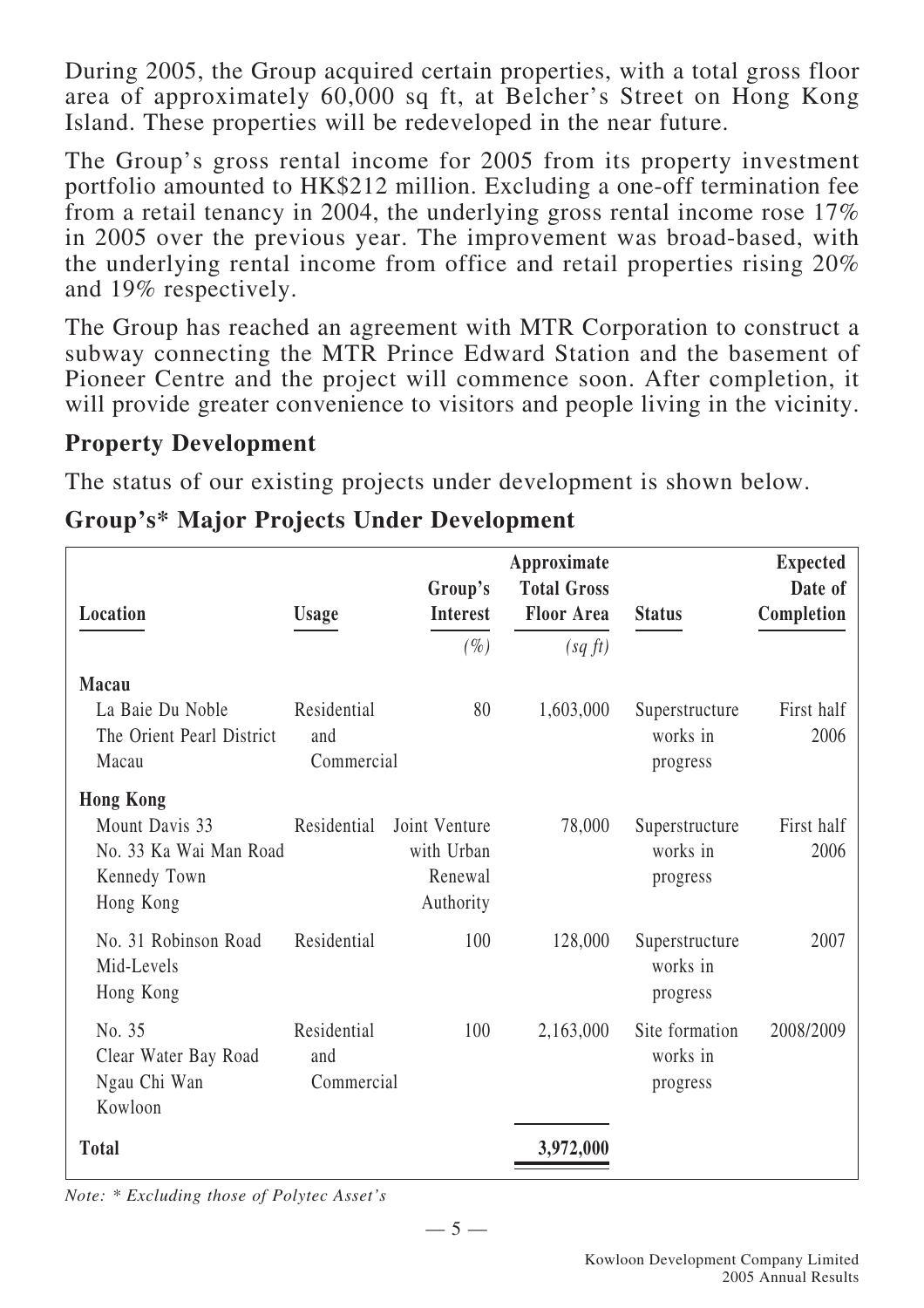### *La Baie Du Noble, Orient Pearl District, Macau*

An 80% interest in this luxury residential and commercial property development project was acquired by the Group in 2004. The development, comprising five residential blocks erected over a 3-storey commercial podium, commands a panoramic sea view.

### *Mount Davis 33, 33 Ka Wai Man Road, Kennedy Town, Hong Kong*

Situated at the Western Mid-levels, this joint-venture project with Urban Renewal Authority offers top-quality residential units with full clubhouse facilities and a lush landscaped environment. At Mount Davis 33, every unit owns a panoramic seaview balcony, overlooking a magnificent view of Tsim Sha Tsui and Tsing Ma Bridge. This property project has achieved the provisional rating of Platinum Standard of The Hong Kong Building Environmental Assessment Method (HK-BEAM) Society, which assesses new building premises for their environmental protection and user-oriented design.

### *31 Robinson Road, Mid-Levels, Hong Kong*

The deluxe residential tower being constructed on this prime location will provide residents with comprehensive services and recreational facilities including a swimming pool and a luxury clubhouse.

#### *35 Clear Water Bay Road, Ngau Chi Wan, Kowloon*

The site will be built up into a comprehensive residential and commercial complex with retail and community facilities.

#### **Property Investment**

The Group's existing investment properties, excluding that of our newly acquired subsidiary Polytec Asset, amounted to an aggregate gross floor area of 649,000 sq ft as at 31 December 2005, with 44% and 54% in office and retail space respectively.

The Group's 2005 gross rental income generated by its property investment portfolio amounted to HK\$212 million compared to the previous year rental income of HK\$181 million, excluding a one-off termination fee of HK\$26 million from a major retail tenancy. Indeed, improvement in the local economy and consumer sentiment in 2005 has boosted the overall demand for Grade A office and retail space.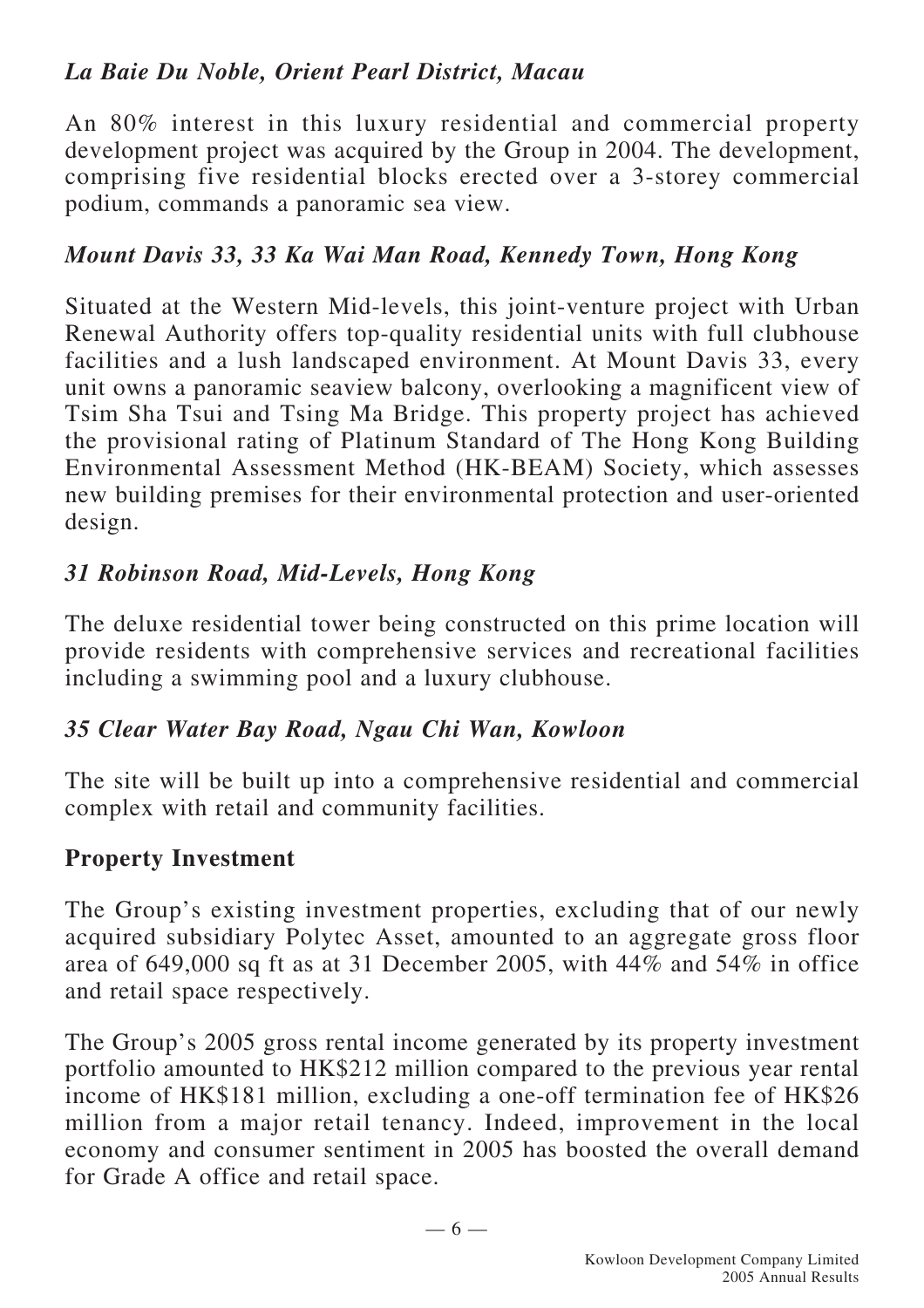The Group's rental income from its office portfolio rose to HK\$53 million in 2005 from HK\$44 million in the previous year. This was largely due to a substantial increase in renewal rates for major office tenancies at Pioneer Center, with total rental from offices rising 21% in 2005 from the previous year. Indeed, offices at the Pioneer Centre were close to fully let at the end of 2005 compared to an average occupancy rate of 96.7% in 2004.

The Group's total rental income from its retail property portfolio rose to HK\$143 million in 2005 from the previous year's HK\$120 million which excludes the previously mentioned termination fee. Total retail rental income from Pioneer Centre, the Group's flagship commercial property, amounted to HK\$112 million in 2005.

### **Property Management**

The Group and its associated companies together manage over 8.5 million sq ft of residential and commercial premises as at the end of 2005 compared to 7.7 million in the previous year.

### **Financing and Investments**

The 2005 performance of our mortgage financing and investment business was encouraging. As at 31 December 2005, the Group invested a total of HK\$308 million in financial investments, of which HK\$65 million was in long term investment and HK\$243 million in short term investment. For the year ended 31 December 2005, financing and investment activities combined contributed HK\$124 million to the Group's operating profits, an increase of 58% over the previous year.

### **Polytec Asset Holdings Limited** *(56.84% owned by the Group)*

For the year ended 31 December 2005, Polytec Asset's net profit amounted to HK\$477 million. Excluding property revaluations net of deferred tax, underlying net profit rose to HK\$57 million in 2005, an increase of 234% over the previous 13 months. The increase in profit was mainly driven by the sale of certain properties at China Plaza during the year. Polytec Asset contributed a total of HK\$5.5 million to the Group's 2005 profit as the company was only acquired in November 2005.

*Property Development:* In Macau, Polytec Asset's 58% owned residential and commercial project in Taipa has been under site formation works since the beginning of February this year. This residential and commercial complex, covering an aggregate gross floor area of approximately 386,000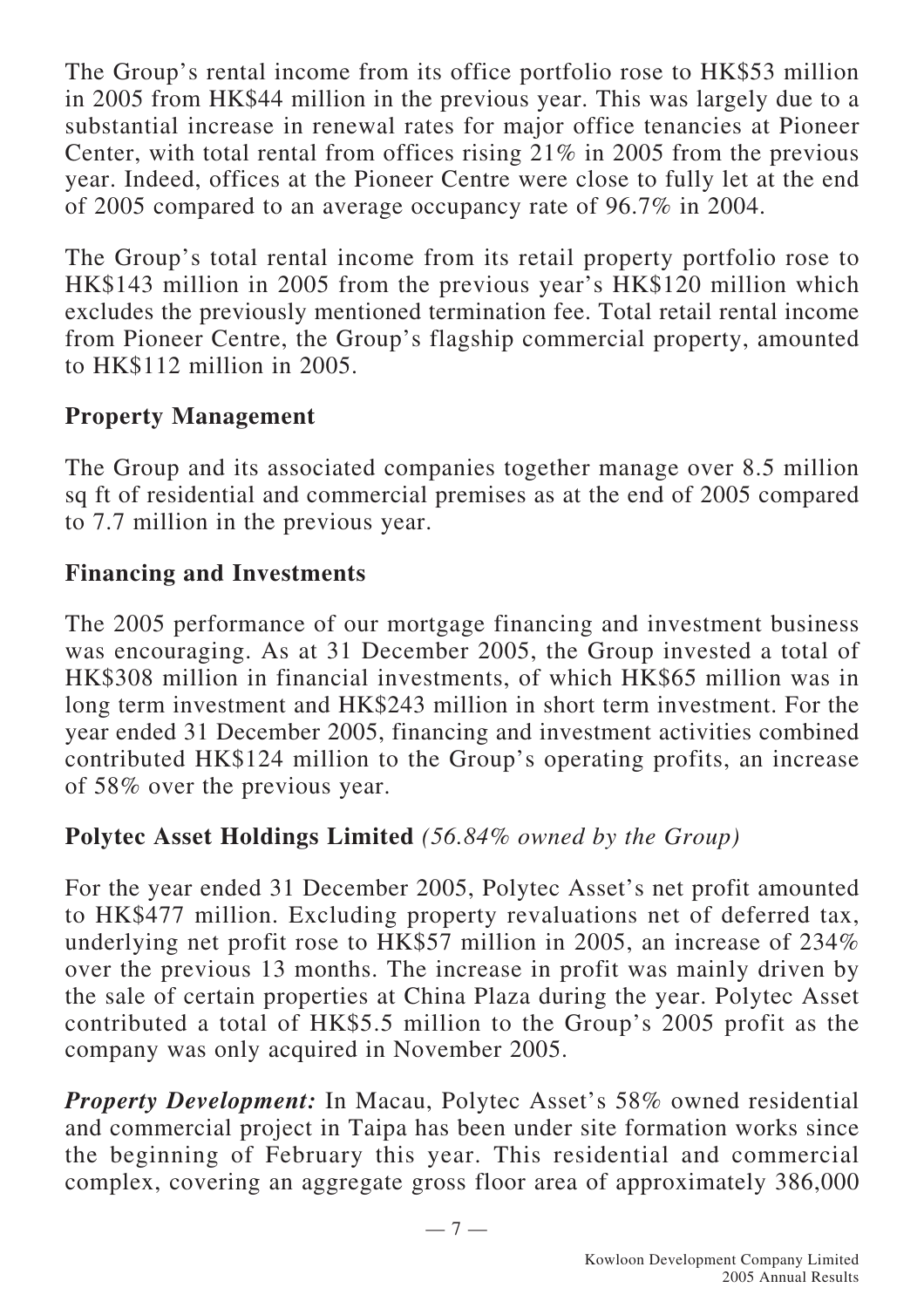sq ft, includes two buildings with a total of 294 residential units and a number of retail shops on the ground floor. It has received encouraging enquiries regarding this project from potential buyers.

In Hong Kong, Polytec Asset has two small-scale joint-venture residential projects under development. The first one is a 60% owned joint-venture project, situated in Shun Fung Wai, Tuen Mun, comprising of 15 low-rise houses with an aggregate gross floor area of approximately 31,000 sq ft. The second one is a 48% owned joint-venture project, located in Kau To Shan, Shatin, consisting of 6 low-rise houses with an aggregate gross floor area of approximately 13,000 sq ft. The construction works of the two development projects are progressing smoothly and they are expected to be put on sale after their completion this year.

| Location                                                     | <b>Usage</b>                     | Group's<br><b>Interest</b><br>$(\%)$ | Approximate<br><b>Total Gross</b><br><b>Floor Area</b><br>(sqft) | <b>Status</b>                          | <b>Expected</b><br>Date of<br>Completion |
|--------------------------------------------------------------|----------------------------------|--------------------------------------|------------------------------------------------------------------|----------------------------------------|------------------------------------------|
| Macau<br>Pacifica Garden<br>The Taipa District<br>Macau      | Residential<br>and<br>Commercial | 33                                   | 386,000                                                          | Site formation<br>works in<br>progress | 2008                                     |
| <b>Hong Kong</b><br>Tuen Mun<br>New Territories<br>Hong Kong | Residential                      | 34                                   | 31,000                                                           | Superstructure<br>works in<br>progress | 2006                                     |
| Kau To Shan<br>Shatin<br>New Territories<br>Hong Kong        | Residential                      | 27                                   | 13,000                                                           | Superstructure<br>works in<br>progress | 2006                                     |
| <b>Total</b>                                                 |                                  |                                      | 430,000                                                          |                                        |                                          |

*Polytec Asset's Projects Under Development*

*Property Investment:* The renovation program of the retail portion of Macau Square, Polytec Asset's 50% owned commercial property situated at Av. Do Infante D. Henrique in Macau with total retail space covering gross floor area of approximately 90,000 sq ft, has just been completed. It has received an increasing number of enquiries regarding the retail space from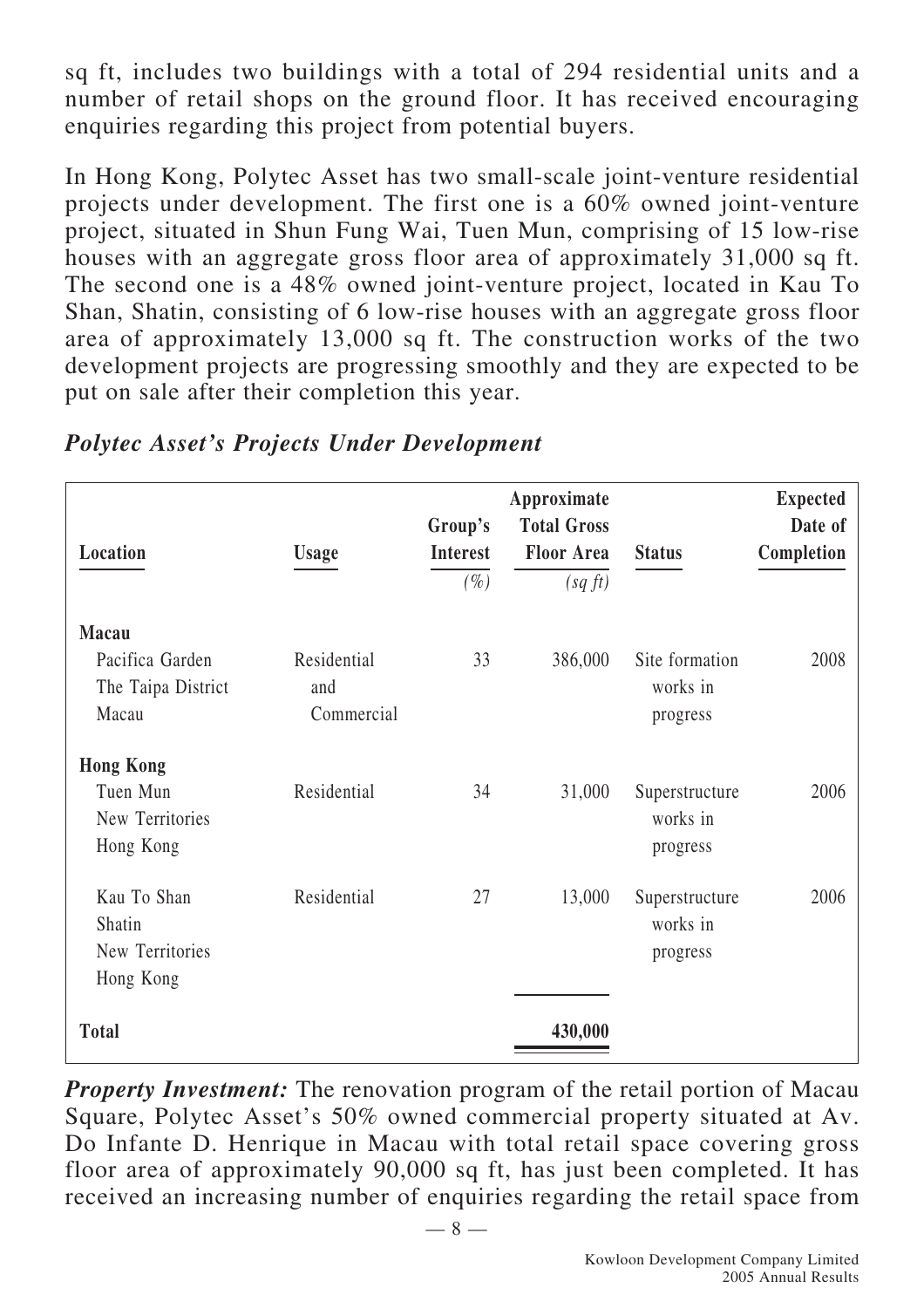potential tenants. The renovation of the office portion, covering gross floor area of approximately 303,000 sq ft, will be commenced soon and the soft marketing has been launched. This commercial property is expected to become one of the main sources of Polytec Asset's rental income in 2007 and beyond.

The renovation work of Va Iong, a commercial building which is situated at Praca da Amizade with an aggregate gross floor area of 20,000 sq ft, will be started soon and is expected to be completed in the second half of this year.

### **Other Businesses**

Other businesses had made relatively insignificant contributions to the Group's profit in 2005. Among our other businesses, a 20% owned footwear wholesale and retail business of an associated company, Southern Success Corporation, continued to perform well. This associated company has distributed a total dividend of HK\$2.2 million to the Group for 2005.

## **FINANCIAL REVIEW**

### **Financial Resources and Bank Borrowings**

The total bank borrowings of the Group as at 31 December 2005 amounted to HK\$2,642 million including HK\$88 million from Polytec Asset. This represents an increase of HK\$890 million from HK\$1,752 million recorded at the end of 2004. The gearing ratio, calculated on the basis of bank borrowings to equity attributable to shareholders of the Company was 52%. During the year under review, the Group paid HK\$192 million in relation to the proposed acquisition of Shenzhen Properties and repaid HK\$240 million to a subsidiary of the ultimate holding company. Of the HK\$826 million acquisition cost for a 56.84% interest in Polytec Asset, HK\$685 million has been paid with HK\$141 million remained payable to the major shareholder as at 31 December 2005. Substantial amount of cash has been generated from the Group's development projects in 2005, with HK\$460 million contributed from La Baie Du Noble in Macau and HK\$263 million from Padek Palace in Hong Kong.

All banking facilities are arranged on a floating rate basis with HK\$700 million bank loans being hedged by structured swaps contracted during the year under review.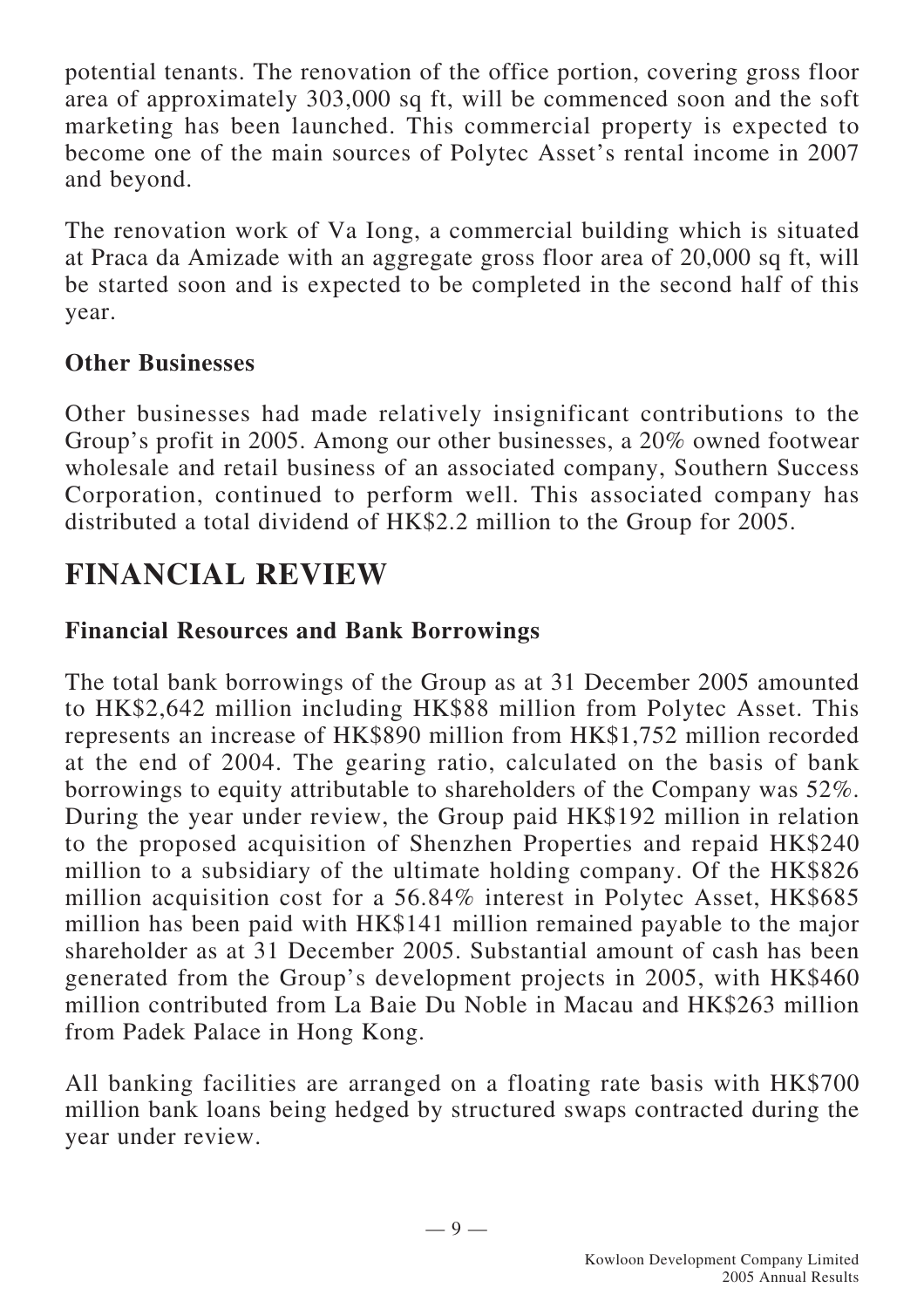The Chinese currency reform in mid-2005 has increased the Group's outstanding obligation (50% of RMB459 million) in respect of the proposed acquisition of Shenzhen Properties by approximately HK\$3 million. The Group's exposure to other currency risk is insignificant as most of the Group's operations are in Hong Kong and transactions are denominated in local currency.

With committed undrawn financing facilities in place, recurrent cash inflow from investment properties and property sales, the Group has sufficient financial resources to satisfy its commitments and working capital requirements.

### **Capital Commitments**

As at 31 December 2005, the Group had contracted commitments of HK\$222 million in respect of the acquisition of Shenzhen Properties. Commitments for construction work amounted to HK\$97 million.

### **Contingent Liabilities and Pledge of Assets**

The Group has given guarantees in the amount of HK\$8 million to insurance companies in respect of performance bonds entered into by associated companies engaged in property management services.

As at 31 December 2005, properties and securities valued at HK\$4,983 million and time deposits of HK\$38 million were pledged to banks to secure credit facilities, and as margin deposits for the Group's investments in securities.

## **PROSPECTS**

The Group has capitalized on the experience of the new management in property business and a series of development projects injected by the parent company since the takeover by the Polytec Groups in early 2002. As a result, the Group's net profit, excluding revaluation gains, has grown at an annual rate of 60%, with underlying net profit rising from HK\$156 million in 2002 to HK\$638 million in 2005.

At the start of 2004, we set a 5-year earnings target for the Group, aiming to deliver an annual growth rate of 20% in earnings per share during the period of 2004-2008 or 149% over the period. We have accomplished the goal in two years rather than five, with underlying earnings per share growing 169% over the period.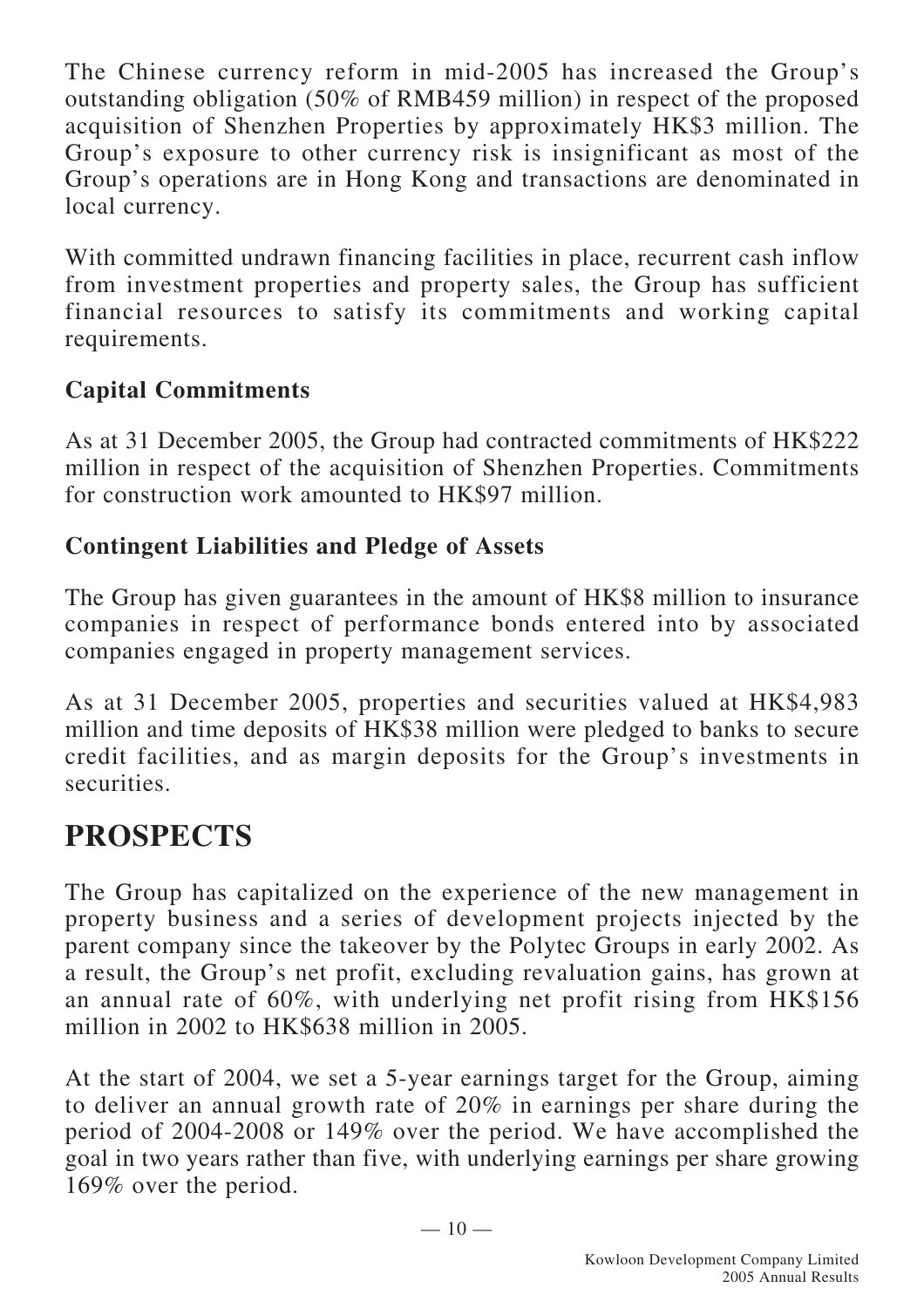Looking forward, while we have achieved our 5-year goal much earlier than we had targeted, barring unforeseen circumstances, we are confident that the Group's earnings will continue to grow at a robust rate in 2006 and 2007.

Assuming completion of the acquisition of a controlling stake in Shenzhen Properties, which is still pending final approval from the CSRC, the Group will pursue a three-tier development strategy, with an exposure in the three markets of the Greater China region. Polytec Asset will become the Group's property development and investment flagship in the Macau market while Shenzhen Properties will become the property investment and development platform of the Group in the Mainland China. The Company will continue to concentrate on its activities in Hong Kong and as a holding company for the Group's interests in Macau and China. This will allow the three listed companies of the Group to maintain strategic focus on their respective markets and set a platform for the Group to readily access the best investment opportunities in three markets, providing greater investment flexibility.

Management will continue to focus on ensuring the Group maintains dynamic earnings growth in the long term, thus delivering the best return to our shareholders.

## **OTHER INFORMATION**

### **Review of Accounts**

The Audit Committee has reviewed the Group's consolidated accounts for the year ended 31 December 2005, including the accounting principles and practices adopted by the Group, in conjunction with the Company's auditors.

### **Compliance with the Code on Corporate Governance Practices**

The Company has complied with the Code Provisions (with the exception of Code Provision C.2 on internal controls which will apply to accounting periods commencing 1 July 2005) set out in Appendix 14 Code on Corporate Governance Practices ("Code") of the Rules Governing the Listing of Securities on The Stock Exchange of Hong Kong Limited ("Listing Rules") throughout the accounting year ended 31 December 2005, save for the few exceptions specified and explained below.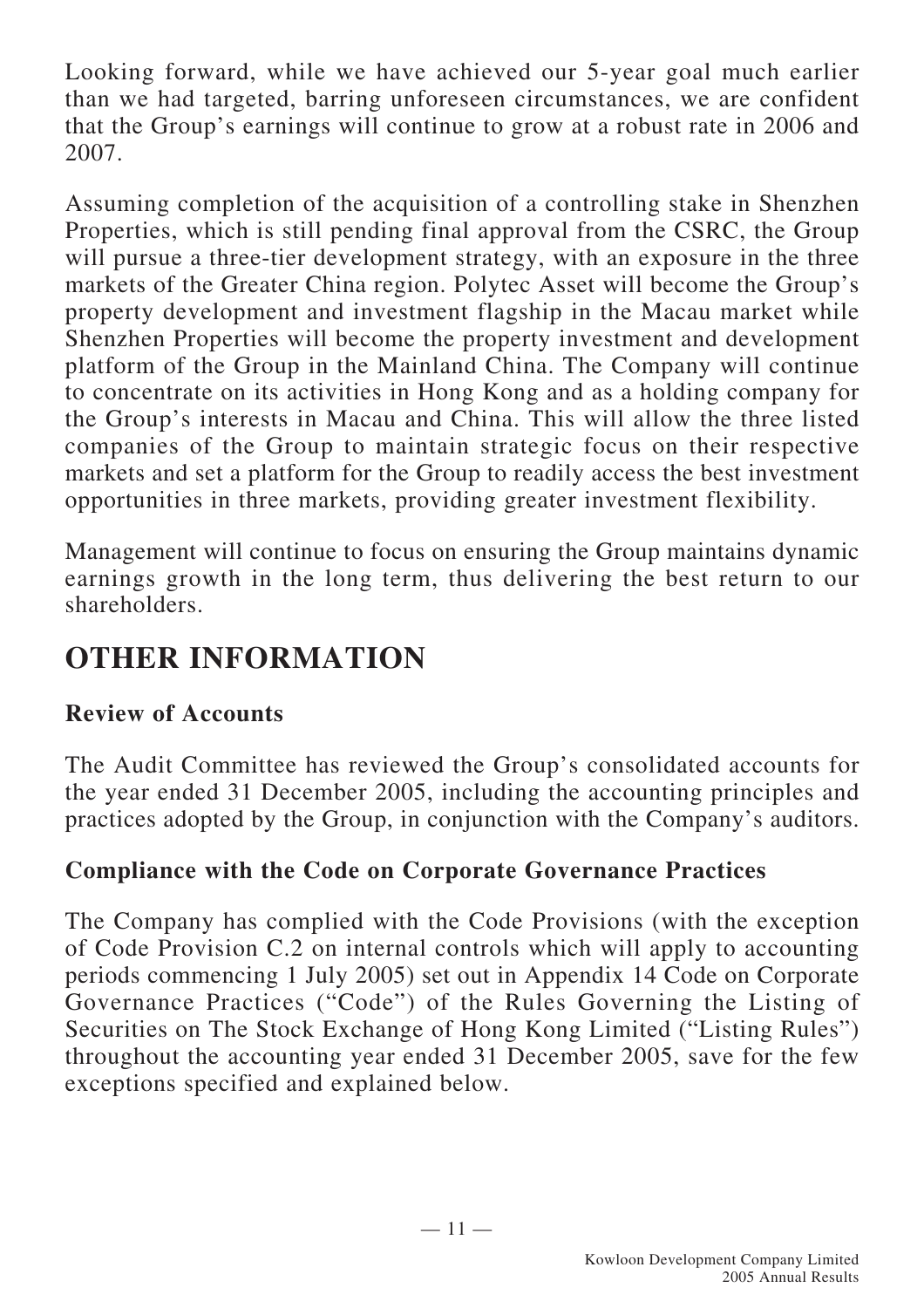### *Code Provision A.2.1 —*

This Code stipulates that the roles of chairman and chief executive officer should be separate and should not be performed by the same individual.

There is no separation between the roles of chairman and chief executive officer. The Board considers that this structure is beneficial to the Company. Please refer to the Company's 2005 interim report for details.

### *Code Provision A.4.1 and A.4.2 —*

Code A.4.1 stipulates that non-executive directors should be appointed for a specific term, subject to re-election.

Code A.4.2 stipulates that all directors appointed to fill a casual vacancy should be subject to election by shareholders at the first general meeting after their appointment. Every director, including those appointed for a specific term, should be subject to retirement by rotation at least once every three years.

A special resolution to replace the existing Article 105(A) in the Company's Articles of Association with a new Article 105(A) is proposed under the notice convening the forthcoming Annual General Meeting to provide that all Directors shall be elected for a term of not more than approximately three years since his last election or re-election expiring at the conclusion of the third annual general meeting of the Company after his election or reelection and shall be eligible for re-election.

Non-executive Directors of the Company do not have a specific term of appointment. However, as Non-executive Directors will be subject to reelection under the new Article 105(A), in the opinion of the Directors, the principle of Code A.4 that all directors should be subject to re-election at regular intervals has been upheld.

The Company's Articles of Association provide that a Director appointed to fill a casual vacancy shall hold office until the first annual general meeting after his appointment, and shall be subject to re-election by the shareholders. This procedure complies with the requirement of Appendix 3 of the Listing Rules.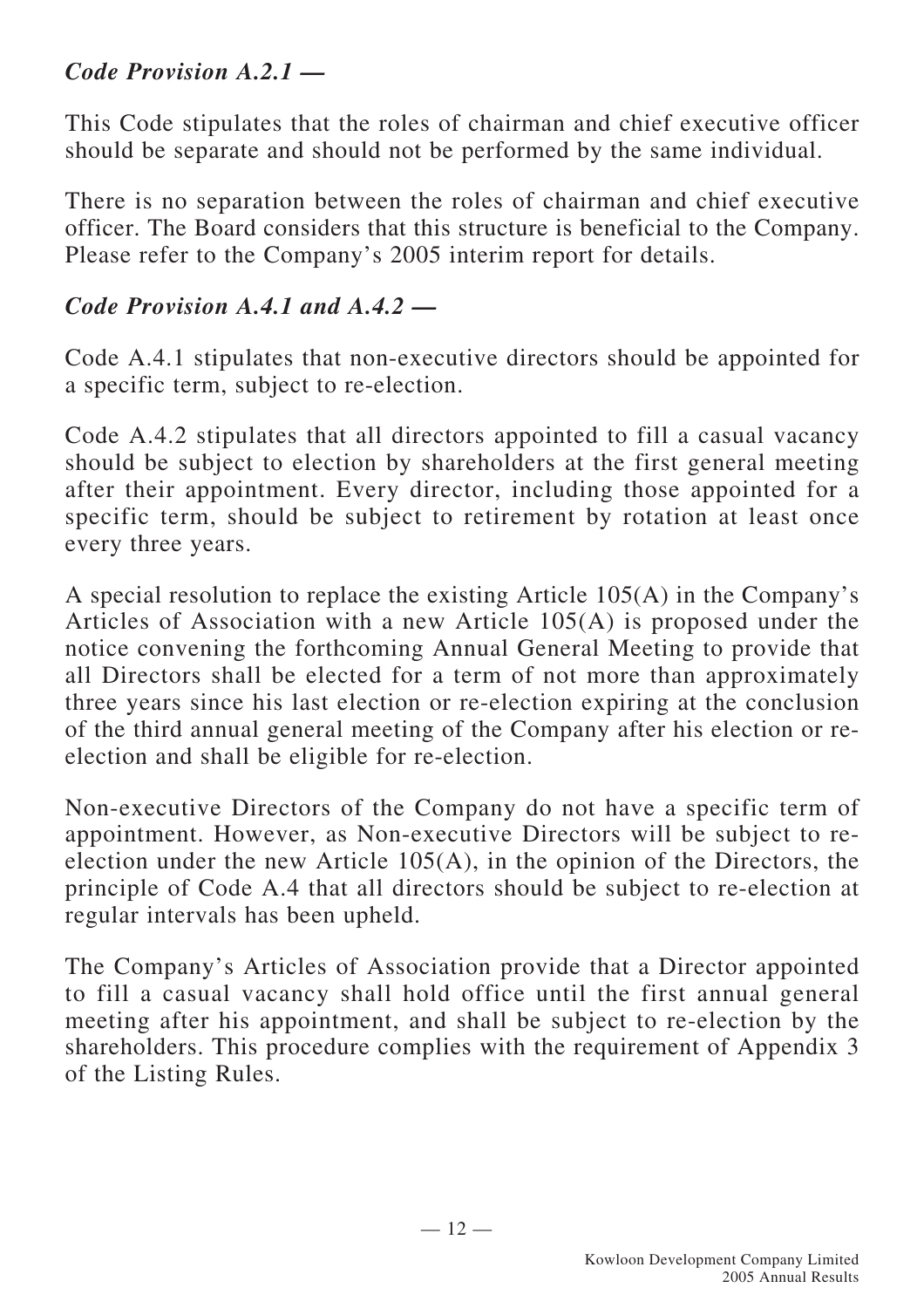### *Code Provision B.1.1, C.3.3 —*

As reported in the Company's 2005 interim report, the remuneration committee as required under Code B.1.1 was established on 20 July 2005 and the terms of reference of the Audit Committee were also revised on 20 July 2005 to reflect the duties set out in Code C.3.3.

#### **Purchase, Sale or Redemption of the Company's Listed Shares**

There was no purchase, sale or redemption by the Company, or any of its subsidiaries, of the Company's listed shares during the year.

#### **Closure of Register of Members**

The Register of Members of the Company will be closed from Friday, 28 April 2006 to Monday, 8 May 2006, both dates inclusive. To qualify for the final dividend, all transfers accompanied by the relevant share certificates must be lodged with the Company's Registrars, Computershare Hong Kong Investor Services Limited, at Shops 1712-6, 17th Floor, Hopewell Centre, 183 Queen's Road East, Wanchai, Hong Kong not later than 4:00 p.m. on Thursday, 27 April 2006.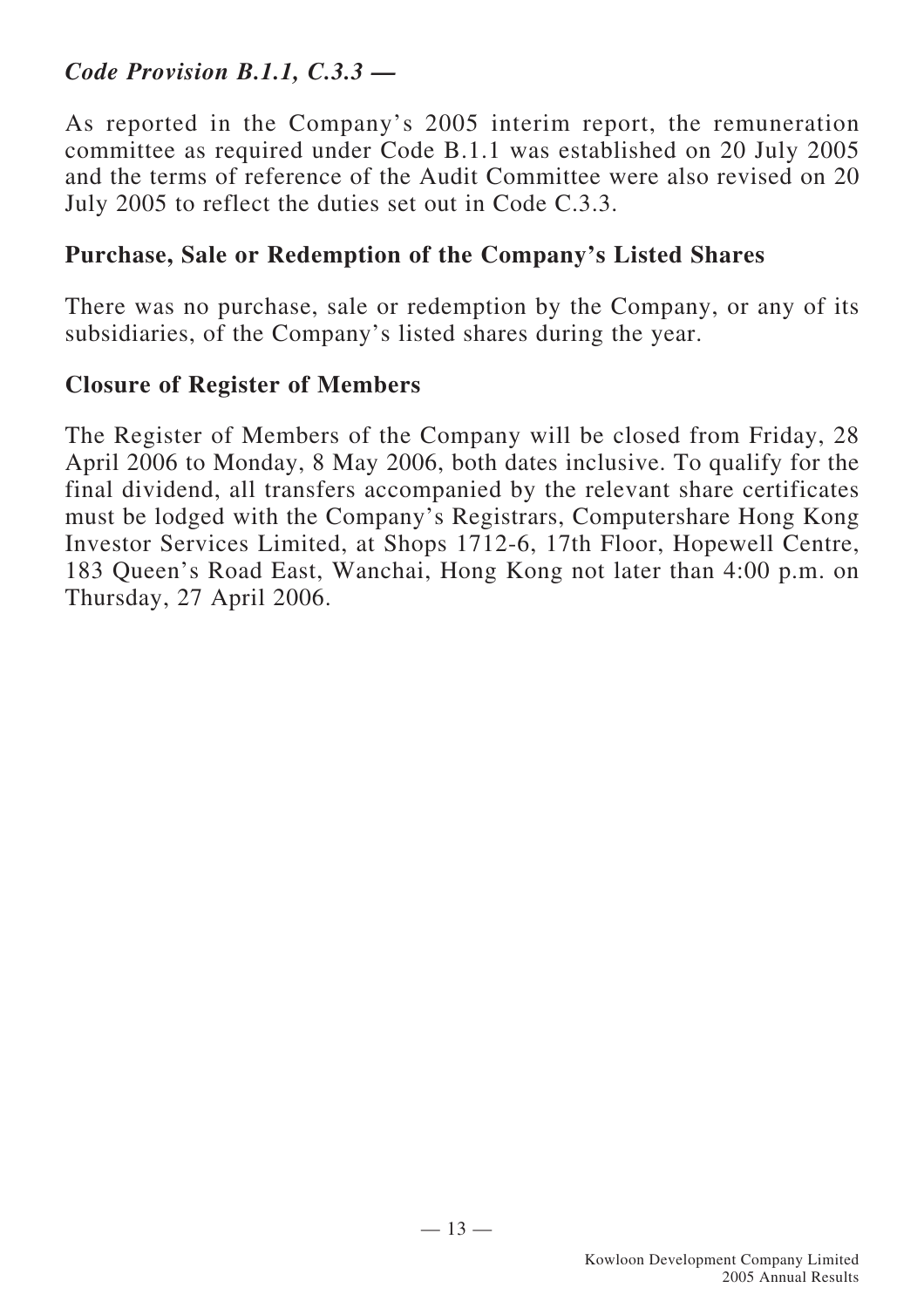### **Consolidated Income Statement**

The audited consolidated results of the Group for the year ended 31 December 2005, together with the comparative figures of 2004 are as follows:

|                                                     |                | 2005            | 2004       |
|-----------------------------------------------------|----------------|-----------------|------------|
|                                                     | <b>Note</b>    | <b>HK\$'000</b> | $HK\$ '000 |
|                                                     |                |                 | (restated) |
| <b>Turnover</b>                                     | $\mathfrak{Z}$ | 1,320,301       | 773,425    |
| Other revenue                                       |                | 5,475           | 6,518      |
| Depreciation and amortization                       |                | (1,304)         | (679)      |
| Staff costs                                         |                | (51, 845)       | (37, 824)  |
| Cost of inventories                                 |                | (567, 785)      | (350, 419) |
| Fair value changes on investment                    |                |                 |            |
| properties                                          |                | 505,818         | 257,792    |
| Other operating expenses                            |                | (28, 955)       | (56,983)   |
| <b>Profit from operations</b>                       | $\mathfrak{Z}$ | 1,181,705       | 591,830    |
| Finance costs                                       |                | (17, 694)       | (6,169)    |
| Share of profits of associated<br>companies         |                | 10,542          | 9,554      |
| Share of profits of jointly                         |                |                 |            |
| controlled entities                                 |                | 7,331           |            |
| Negative goodwill on acquisition<br>of subsidiaries |                | 26,482          |            |
| <b>Profit before taxation</b>                       |                | 1,208,366       | 595,215    |
| Income tax                                          | $\overline{4}$ | (144, 962)      | (79, 919)  |
|                                                     |                |                 |            |
| Profit for the year                                 |                | 1,063,404       | 515,296    |
| <b>Attributable to:</b>                             |                |                 |            |
| Shareholders of the Company                         |                | 1,059,153       | 515,564    |
| Minority interests                                  |                | 4,251           | (268)      |
| Profit for the year                                 |                | 1,063,404       | 515,296    |
| Earnings per share — Basic                          | 5              | <b>HK\$1.87</b> | HK\$0.92   |
| Dividend per share                                  | 6              | <b>HK\$0.45</b> | HK\$0.32   |
|                                                     |                |                 |            |

 $-14-$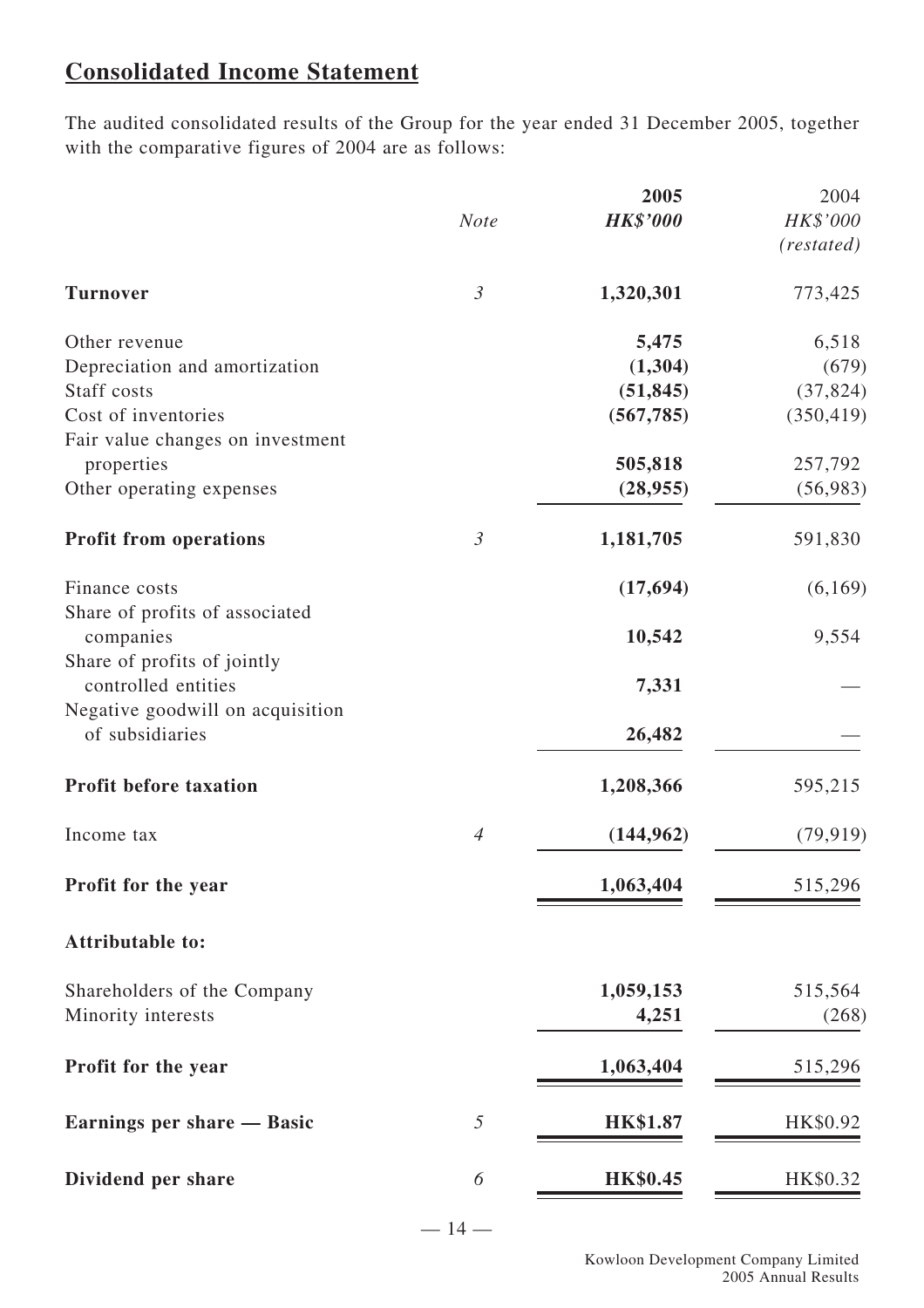#### **Consolidated balance sheet**

*at 31 December 2005*

|                                              |             |                 | 2005            |           | 2004       |
|----------------------------------------------|-------------|-----------------|-----------------|-----------|------------|
|                                              | <b>Note</b> | <b>HK\$'000</b> | <b>HK\$'000</b> | HK\$'000  | HK\$'000   |
| <b>Non-current assets</b>                    |             |                 |                 |           | (restated) |
| Fixed assets                                 |             |                 |                 |           |            |
| - Investment properties                      |             |                 | 4,147,630       |           | 3,461,940  |
| - Leasehold land held for own use            |             |                 | 265,553         |           | 2,060      |
| — Other property, plant and equipment        |             |                 | 39,503          |           | 2,563      |
|                                              |             |                 | 4,452,686       |           | 3,466,563  |
| Goodwill                                     |             |                 | 16,994          |           |            |
| Interest in jointly controlled entities      |             |                 | 394,507         |           |            |
| Interest in associated companies             |             |                 | 56,568          |           | 46,026     |
| Investments in securities                    |             |                 | 65,220          |           | 110,099    |
| Loans and advances                           |             |                 | 55,320          |           | 60,158     |
| Deferred tax assets                          |             |                 | 9,303           |           | 3,223      |
|                                              |             |                 | 5,050,598       |           | 3,686,069  |
| <b>Current assets</b>                        |             |                 |                 |           |            |
| Interest in property development             |             | 575,298         |                 | 400,000   |            |
| Inventories                                  |             | 3,194,826       |                 | 2,126,450 |            |
| Trade and other receivables                  | 7           | 320,440         |                 | 209,143   |            |
| Loans and advances                           |             | 63,523          |                 | 84,834    |            |
| Amounts due from jointly controlled entities |             | 247,192         |                 |           |            |
| Amount due from an associated company        |             | 207             |                 | 83        |            |
| Derivative financial instruments             |             | 25,811          |                 |           |            |
| Investments in securities                    |             | 242,445         |                 | 129,251   |            |
| Time deposit (pledged)                       |             | 38,205          |                 |           |            |
| Cash and cash equivalents                    |             | 104,706         |                 | 44,497    |            |
|                                              |             | 4,812,653       |                 | 2,994,258 |            |
| <b>Current liabilities</b>                   |             |                 |                 |           |            |
| Trade and other payables                     | 8           | 338,804         |                 | 554,233   |            |
| Amount due to a major shareholder            |             | 140,791         |                 |           |            |
| Amounts due to minority shareholders         |             | 31,924          |                 |           |            |
| Derivative financial instruments             |             | 7,741           |                 |           |            |
| <b>Bank</b> loans                            |             | 978,413         |                 | 665,442   |            |
| Current taxation                             |             | 44,814          |                 | 24,677    |            |
|                                              |             | 1,542,487       |                 | 1,244,352 |            |
| Net current assets                           |             |                 | 3,270,166       |           | 1,749,906  |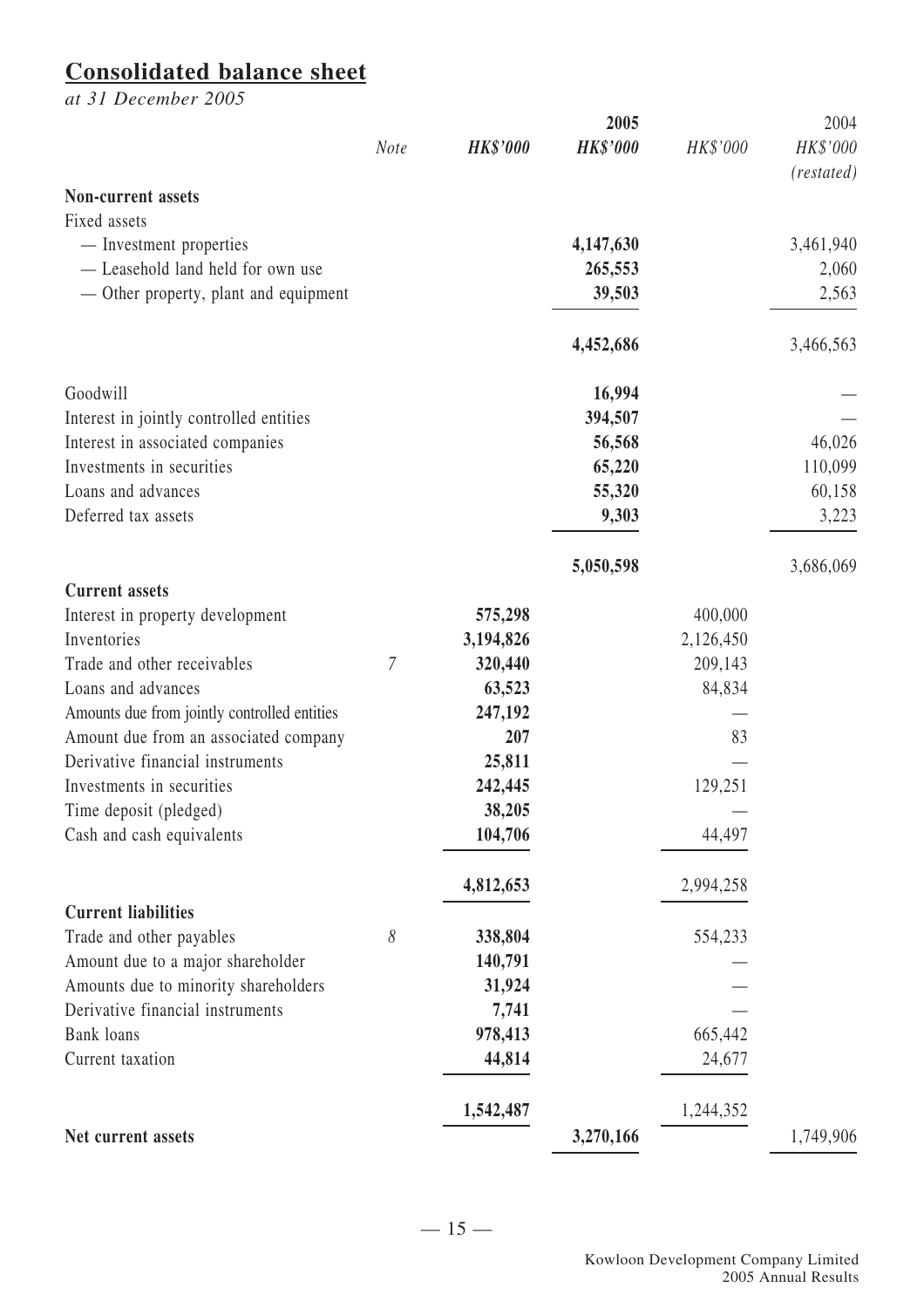| <b>Total assets less current liabilities</b> | 8,320,764 |           | 5,435,975 |
|----------------------------------------------|-----------|-----------|-----------|
| <b>Non-current liabilities</b>               |           |           |           |
| Loan from ultimate holding company           | 2,635     | 7,519     |           |
| Bank loans                                   | 1,663,600 | 1,086,987 |           |
| Deferred tax liabilities                     | 667,940   | 444,192   |           |
|                                              | 2,334,175 |           | 1,538,698 |
| <b>NET ASSETS</b>                            | 5,986,589 |           | 3,897,277 |
| <b>CAPITAL AND RESERVES</b>                  |           |           |           |
| Share capital                                | 56,677    |           | 56,677    |
| Reserves                                     | 5,040,735 |           | 3,839,392 |
| Total equity attributable to                 |           |           |           |
| shareholders of the Company                  | 5,097,412 |           | 3,896,069 |
| Minority interests                           | 889,177   |           | 1,208     |
| <b>TOTAL EQUITY</b>                          | 5,986,589 |           | 3,897,277 |

*Notes:*

#### **1. Basis of preparation**

These accounts have been prepared in accordance with all applicable Hong Kong Financial Reporting Standards ("HKFRSs"), which collective term includes all applicable individual Hong Kong Financial Reporting Standards, Hong Kong Accounting Standards ("HKASs") and Interpretations issued by the Hong Kong Institute of Certified Public Accountants, accounting principles generally accepted in Hong Kong and the requirements of the Hong Kong Companies Ordinance. These accounts also comply with the applicable disclosure provisions of the Rules Governing the Listing of Securities on The Stock Exchange of Hong Kong Limited.

#### **2. Changes in accounting policies**

The accounting policies used in the preparation of the consolidated accounts are consistent with those set out in the Annual Report 2004, except that the Group has changed certain of its accounting policies following its adoption of new HKFRSs. The adopted new HKFRSs that are of significant difference from the accounting policies set out in the Annual Report 2004 are discussed below, with comparative figures for 2004 amended in accordance with the relevant requirements: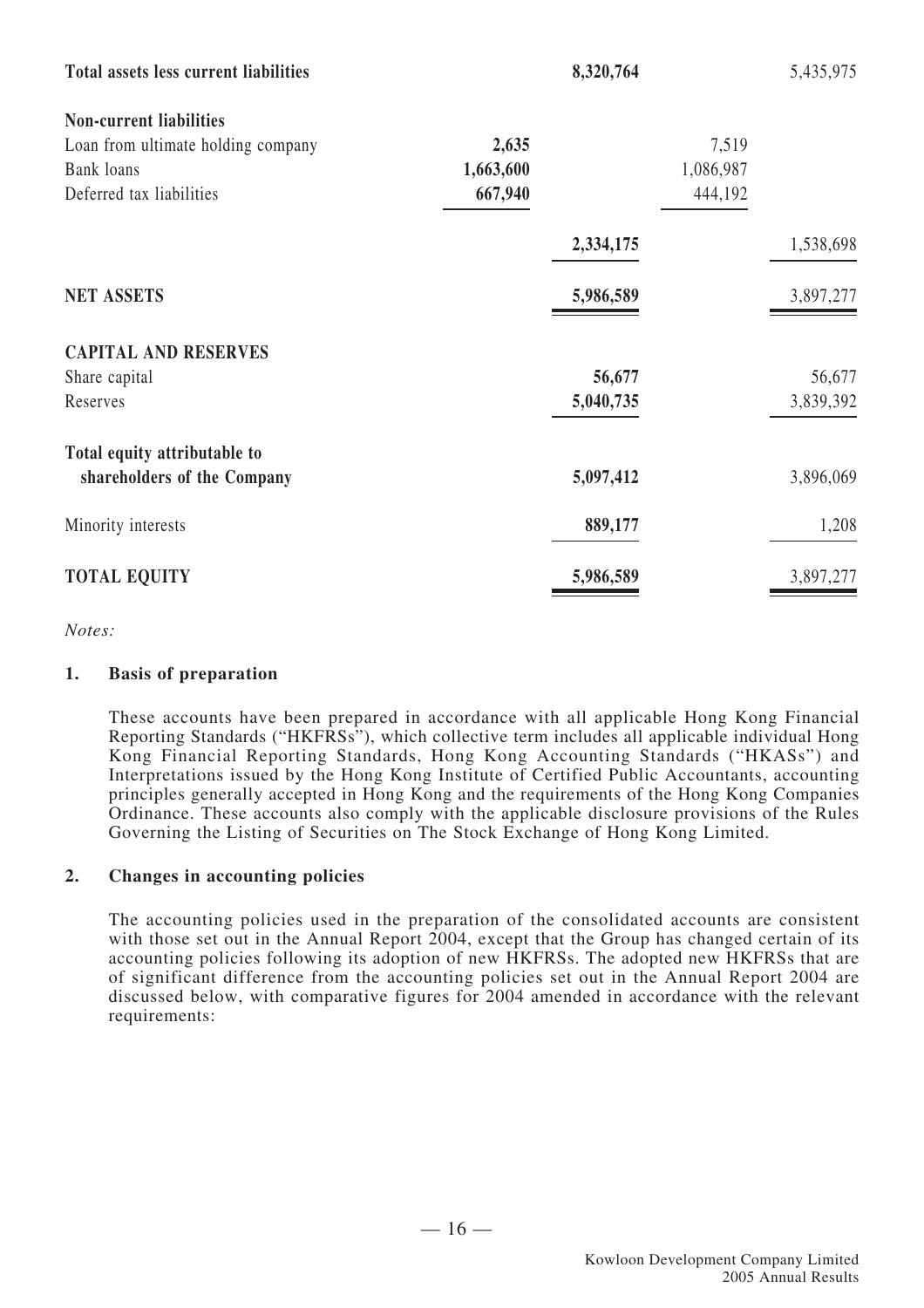#### *(a) Investment properties (HKAS 40, Investment property, and HK(SIC) Interpretation 21, Income taxes — Recovery of revalued non-depreciable assets)*

Changes in accounting policies relating to investment properties are as follows:

#### *(i) Timing of recognition of movements in fair value in the income statement*

In prior years, movements in the fair value of the Group's investment properties were recognized directly in the investment property revaluation reserve except when, on a portfolio basis, the reserve was insufficient to cover a deficit on the portfolio, or when a deficit previously recognized in the income statement had reversed, or when an individual investment property was disposed of. In these limited circumstances, movements in the fair value were recognized in the income statement.

Upon adoption of HKAS 40 as from 1 January 2005, all changes in the fair value of investment properties are recognized directly in the income statement in accordance with the fair value model in HKAS 40.

The change in accounting policy has been adopted retrospectively by increasing the opening balance of retained earnings as of 1 January 2005 by HK\$2,040,751,066  $(1)$  January 2004: HK\$1,782,959,470) to include all of the Group's previous investment property revaluation reserve.

As a result of this new policy, the Group's profit before taxation for the year ended 31 December 2005 has increased by HK\$505,818,287 (2004: HK\$257,791,596), being the net increase in the fair value of the Group's investment properties.

The Group's share of profits of jointly controlled entities attributable to shareholders of the Company has increased by HK\$4,243,733 (2004: HK\$Nil), being the Group's share of increase in fair value of the investment properties in the jointly controlled entities for the year ended 31 December 2005.

#### *(ii) Measurement of deferred tax on movements in fair value*

In prior years, the Group was required to apply the tax rate that would be applicable to the sale of investment properties to determine whether any amounts of deferred tax should be recognized on the revaluation of investment properties. Consequently, deferred tax was only provided to the extent that tax allowances already given would be clawed back if the property was disposed of at its carrying value, as there would be no additional tax payable on disposal.

As from 1 January 2005, in accordance with HK(SIC) Interpretation 21, the Group recognizes deferred tax on movements in the value of investment property using tax rates that are applicable to the property's use, if the Group has no intention to sell it and the property would have been depreciable had the Group not adopted the fair value model.

The change in accounting policy has been adopted retrospectively by reducing the opening balance of retained earnings as of 1 January 2005 by HK\$357,131,436 (1 January 2004: HK\$312,017,907) and increasing deferred tax liabilities by HK\$420,444,891 (1 January 2004: HK\$375,331,362) for the Group.

As a result of this new policy, the Group's taxation expense for the year ended 31 December 2005 has increased by HK\$88,518,200 (2004: HK\$45,113,529).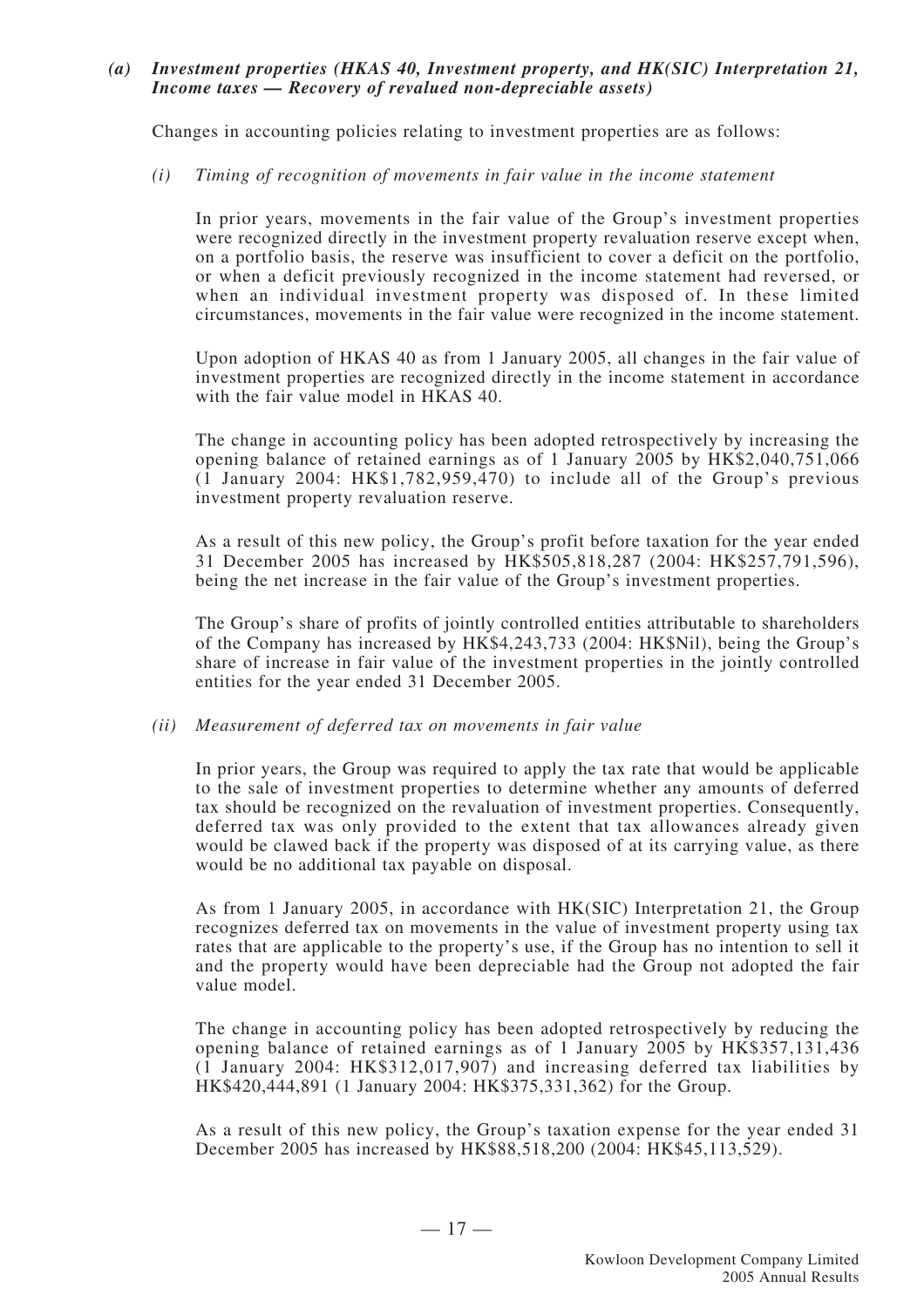#### *(b) Leasehold land (HKAS 17, Leases)*

In prior years, leasehold land and buildings were stated at cost less accumulated depreciation and impairment losses.

With the adoption of HKAS 17 as from 1 January 2005, the distinguishable leasehold interest in the land is accounted for as being held under an operating lease and is amortized on a straight-line basis over the lease term. Any building held for own use which is situated on such leasehold land continues to be presented as part of other property, plant and equipment and stated at cost less accumulated depreciation and impairment, if any.

The new accounting policy has been adopted retrospectively with the balances of leasehold land reclassified from other property, plant and equipment to leasehold land held for own use under operating lease. Also, the effect of changes in the accounting policy for 31 December 2005 and 2004 is disclosed in note 2(f).

#### *(c) Financial instruments (HKAS 32, Financial instruments: Disclosure and presentation and HKAS 39, Financial instruments: Recognition and measurement)*

*(i) Derivatives and hedging*

In prior years, derivative financial instruments entered into by the Group were not separately recorded in the accounts. The notional amounts of derivatives were recorded off balance sheet.

With effect from 1 January 2005 and in accordance with HKAS 39, all derivative financial instruments entered into by the Group are stated at fair value. Changes in the fair value of derivatives are generally recognized in the income statement unless the derivative financial instrument qualifies for hedge accounting. Where a derivative financial instrument qualifies for hedge accounting and is designated as a cash flow hedge, the effective part and the ineffective part of any unrealized gain or loss on the instrument is recognized directly in equity and in the income statement respectively. The cumulative gain or loss associated with the effective part of cash flow hedge is removed from equity and is generally recognized in the income statement in the same period or periods during which the gain or loss arising from the hedged transaction is recognized in the income statement.

The effect of the policy change for the current year is disclosed in note 2(f) and there has been no effect on the opening balance as there was no outstanding derivative financial instrument entered into by the Group as at 31 December 2004.

*(ii) Financial assets and financial liabilities other than debt and equity securities*

In prior years, interest in property development was stated at cost less impairment losses.

With effect from 1 January 2005 and in accordance with HKAS 39, interest in property development is classified as available-for-sale financial assets and carried at fair value. Changes in fair value are recognized in the fair value reserve, unless there is objective evidence that the interest in property development has been impaired, any amount held in fair value reserve in respect of the interest in property development is transferred to the income statement for the period in which the impairment is identified. Any subsequent increase in the fair value of the interest in property development is recognized directly in equity.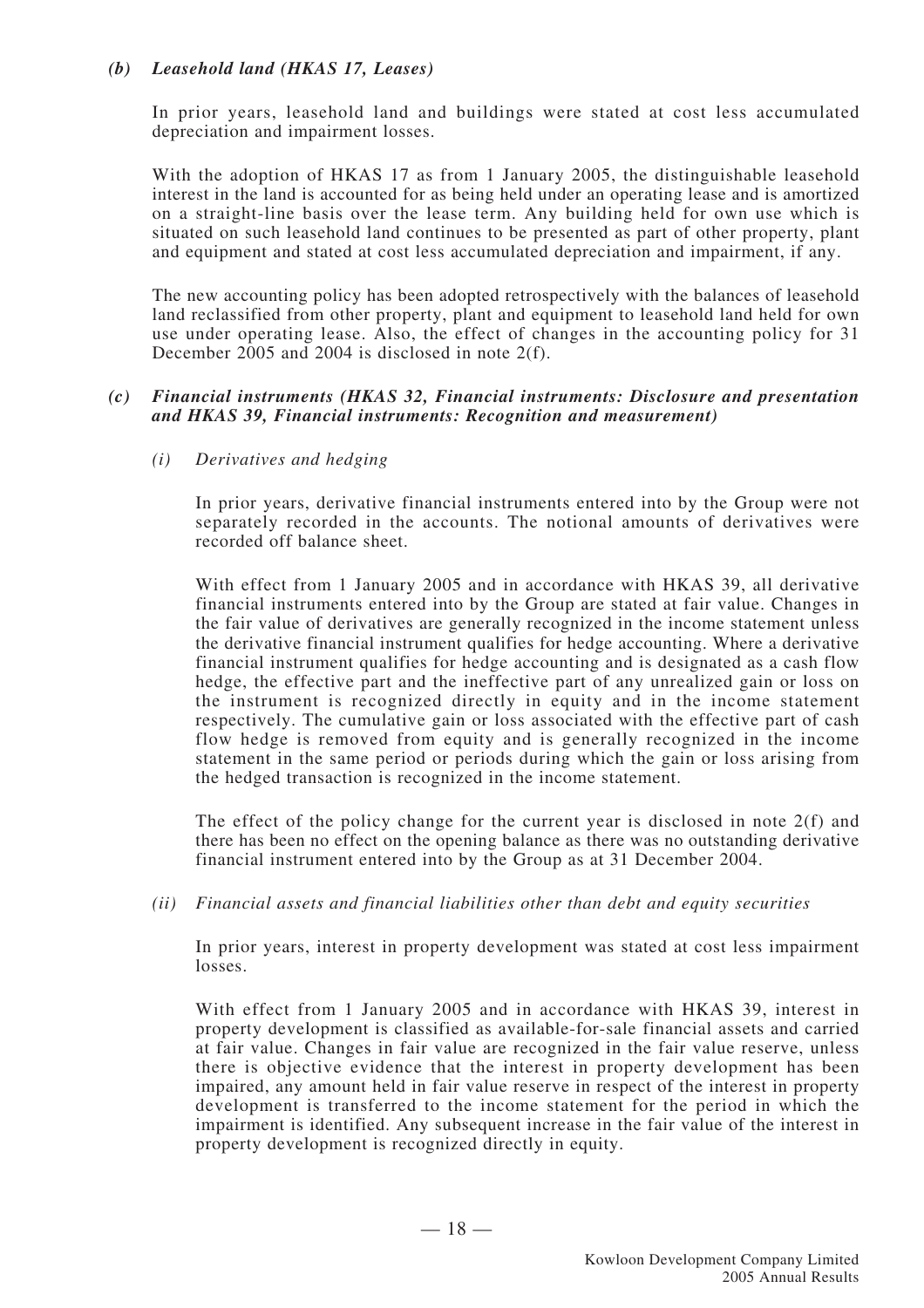This change was adopted prospectively by way of an adjustment to the opening balance of fair value reserve of HK\$172,842,297 as at 1 January 2005. Comparative amounts have not been restated nor has the opening balance of the fair value reserve been restated as this is prohibited by the transitional arrangements in HKAS 39.

As a result of this new policy, net income recognized in equity for the year ended 31 December 2005 has increased by HK\$462,455,703.

#### *(d) Amortization of negative goodwill (HKFRS 3, Business combinations)*

In prior periods:

- Negative goodwill which arose prior to 1 January 2001 was taken directly to reserve at the time it arose, and was not recognized in the income statement until disposal or impairment of the acquired business; and
- Negative goodwill which arose on or after 1 January 2001 was amortized over the weighted average useful life of the depreciable/amortizable non-monetary assets acquired, except to the extent it related to identified expected future losses as at the date of acquisition. In such cases it was recognized in the income statement as those expected losses were incurred.

With effect from 1 January 2005 and in accordance with HKFRS 3, if the fair value of the net assets acquired in a business combination exceeds the consideration paid, the excess is recognized immediately in the income statement as it arises.

The effect of the policy change for the current year is disclosed in note 2(f) and there has been no effect on the opening balance as there was no negative goodwill deferred as at 31 December 2004.

#### *(e) Changes in presentation (HKAS 1, Presentation of financial statements)*

*(i) Presentation of shares of associated companies' and jointly controlled entities' taxation (HKAS 1, Presentation of financial statements)*

In prior years, the Group's share of taxation of associated companies and jointly controlled entities accounted for using the equity method was included as part of the Group's income tax in the consolidated income statement. With effect from 1 January 2005, in accordance with the implementation guidance in HKAS 1, the Group has changed presentation and includes the share of taxation of associated companies and jointly controlled entities accounted for using the equity method in the respective shares of profit or loss reported in the consolidated income statement before arriving at the Group's profit or loss before tax. These changes in presentation have been applied retrospectively with comparatives restated.

*(ii) Minority interests (HKAS 1, Presentation of financial statements and HKAS 27, Consolidated and separate financial statements)*

In prior years, minority interests at the balance sheet date were presented in the consolidated balance sheet separately from liabilities and as a deduction from net assets. Minority interests in the results of the Group for the year were also separately presented in the income statement as a deduction before arriving at the profit attributable to shareholders.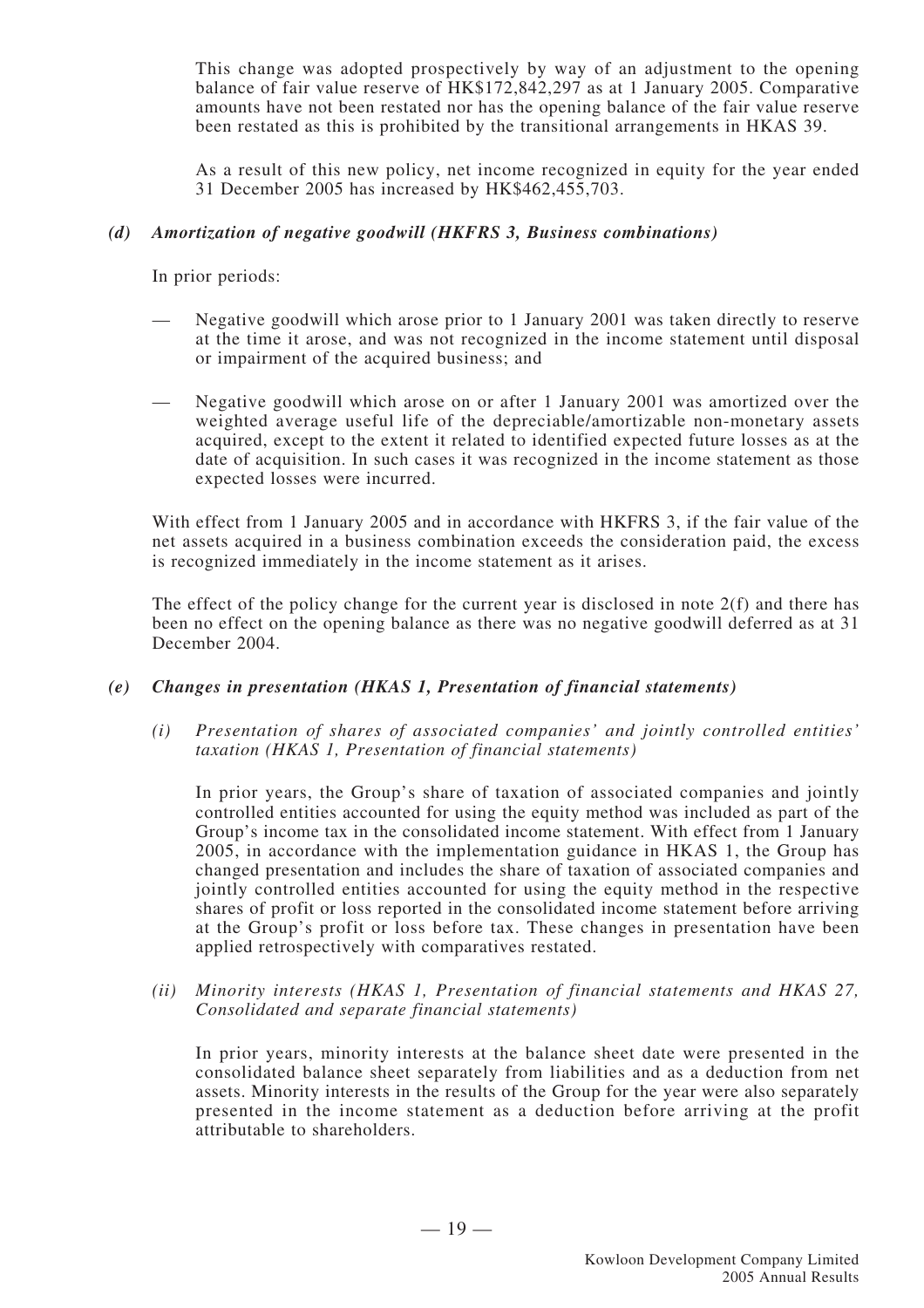With effect from 1 January 2005, in order to comply with HKAS 1 and HKAS 27, minority interests at the balance sheet date are presented in the consolidated balance sheet within equity, separately from the equity attributable to the shareholders of the Company, and minority interests in the results of the Group for the year are presented on the face of the consolidated income statement as an allocation of the total profit or loss for the year between the minority interests and the shareholders of the Company.

The presentation of minority interests in the consolidated balance sheet, income statement and statement of changes in equity for the comparative year has been restated accordingly.

#### *(f) Effect of changes in accounting policies*

*(i) Profit attributable to shareholders of the Company*

|      |                                                                                                             | 2005<br><b>HK\$'000</b> | 2004<br>HK\$'000 |
|------|-------------------------------------------------------------------------------------------------------------|-------------------------|------------------|
|      | Effect of new policy (increase/(decrease))                                                                  |                         |                  |
|      | HKAS <sub>17</sub><br>Leasehold land                                                                        |                         | (210)            |
|      | HKAS 39<br>Derivative financial instruments                                                                 | 13,141                  |                  |
|      | HKAS <sub>40</sub><br>Investment properties, net of deferred tax<br>Interest in jointly controlled entities | 417,300<br>4,244        | 212,678          |
|      | HKFRS 3<br>Negative goodwill                                                                                | 26,482                  |                  |
|      | Total effect for the year                                                                                   | 461,167                 | 212,468          |
|      | Effect on earnings per share<br>— basic                                                                     | <b>HK\$0.81</b>         | HK\$0.38         |
| (ii) | Equity attributable to shareholders of the Company                                                          |                         |                  |
|      | Effect of new policy (increase/(decrease))                                                                  | 2005<br><b>HK\$'000</b> | 2004<br>HK\$'000 |
|      | HKAS <sub>17</sub><br>Leasehold land                                                                        | (561)                   | (561)            |
|      | HKAS 39<br>Derivative financial instruments<br>Interest in property development                             | 13,141<br>635,298       |                  |
|      | HKAS <sub>40</sub><br>Investment properties, net of deferred tax<br>Interest in jointly controlled entities | (445, 650)<br>4,244     | (357, 131)       |
|      | HKFRS 3<br>Negative goodwill                                                                                | 26,482                  |                  |
|      | Total effect for the year                                                                                   | 232,954                 | (357, 692)       |
|      |                                                                                                             |                         |                  |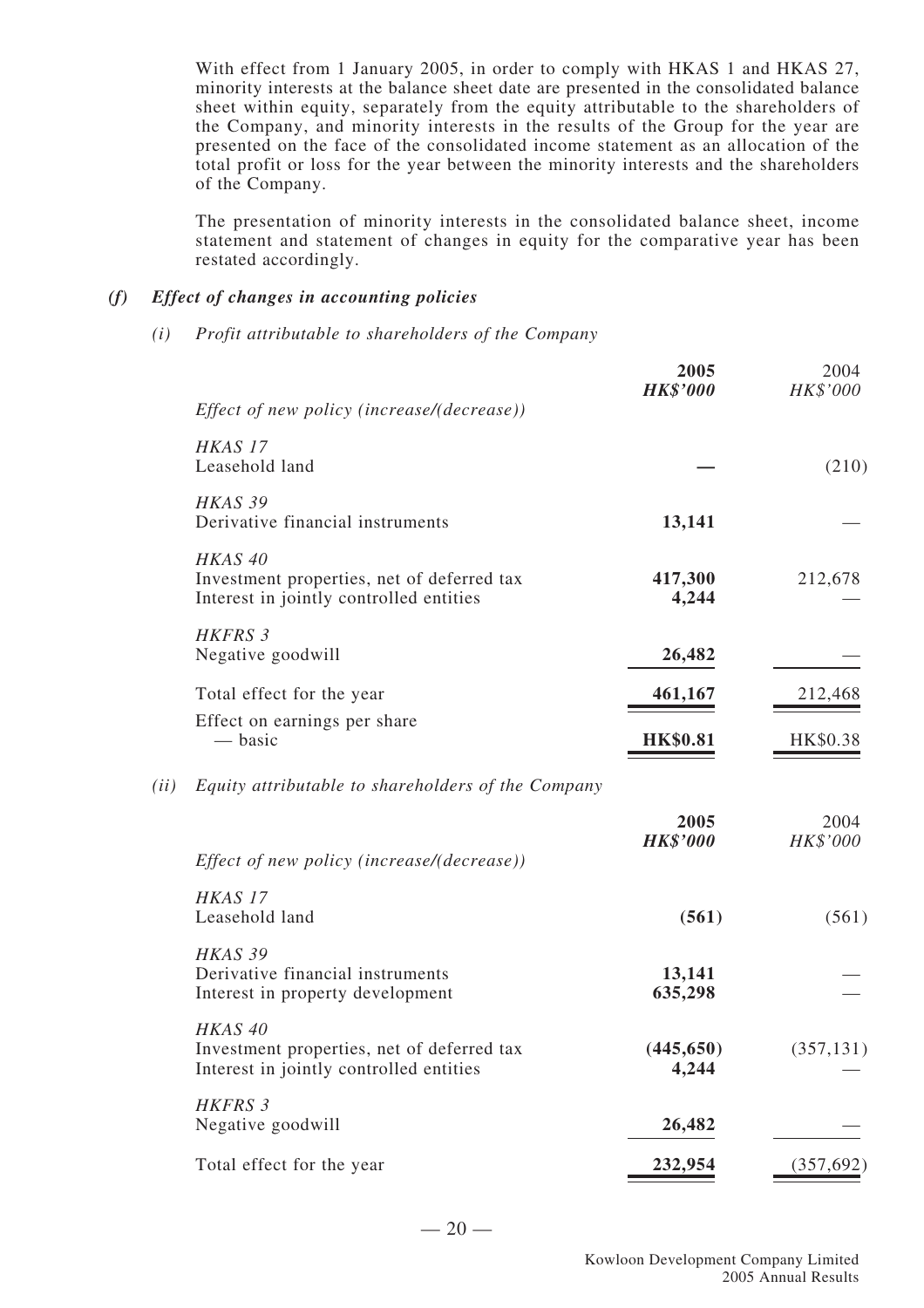#### **3. Segment information**

#### *(a) Business segments*

| $\n  u0\n  u0\n  v0\n  u0\n  u0\n  u0\n  u0\n  u0\n  u0\n  u0\n  u0\n  u0\n  u0\n  u0\n  u$ | 2005                            |                                                   |                                           |                                                        |                                  |  |
|---------------------------------------------------------------------------------------------|---------------------------------|---------------------------------------------------|-------------------------------------------|--------------------------------------------------------|----------------------------------|--|
|                                                                                             | Consolidated<br><b>HK\$'000</b> | <b>Property</b><br>development<br><b>HK\$'000</b> | Property<br>investment<br><b>HK\$'000</b> | <b>Financing and</b><br>investments<br><b>HK\$'000</b> | <b>Others</b><br><b>HK\$'000</b> |  |
| Turnover                                                                                    | 1,320,301                       | 531,249                                           | 212,083                                   | 566,717                                                | 10,252                           |  |
| Contribution from operations<br>Fair value changes on                                       | 714,163                         | 400,749                                           | 185,525                                   | 124,112                                                | 3,777                            |  |
| investment properties<br>Unallocated group expenses                                         | 505,818<br>(38,276)             |                                                   | 505,818                                   |                                                        |                                  |  |
| Profit from operations                                                                      | 1,181,705                       |                                                   |                                           |                                                        |                                  |  |
| Finance costs<br>Share of profits of                                                        | (17,694)                        |                                                   |                                           |                                                        |                                  |  |
| associated companies<br>Share of profits of jointly                                         | 10,542                          |                                                   |                                           |                                                        | 10,542                           |  |
| controlled entities<br>Negative goodwill on<br>acquisition of subsidiaries                  | 7,331<br>26,482                 |                                                   | 7,331                                     |                                                        |                                  |  |
| Profit before taxation<br>Income tax                                                        | 1,208,366<br>(144, 962)         |                                                   |                                           |                                                        |                                  |  |
| Profit for the year                                                                         | 1,063,404                       |                                                   |                                           |                                                        |                                  |  |
| Segment assets<br>Interest in jointly                                                       | 8,777,577                       | 3,788,598                                         | 4,161,131                                 | 502,406                                                | 325,442                          |  |
| controlled entities<br>Interest in associated                                               | 641,699                         | 16,256                                            | 625,443                                   |                                                        |                                  |  |
| companies<br>Unallocated                                                                    | 56,568<br>387,407               |                                                   |                                           |                                                        | 56,568                           |  |
| Total assets                                                                                | 9,863,251                       |                                                   |                                           |                                                        |                                  |  |
| Segment liabilities<br>Unallocated                                                          | 386,660<br>3,490,002            | 204,438                                           | 82,999                                    | 80,536                                                 | 18,687                           |  |
| Total liabilities                                                                           | 3,876,662                       |                                                   |                                           |                                                        |                                  |  |
| Capital expenditure incurred<br>during the year                                             | 585,130                         |                                                   | 428,234                                   |                                                        | 156,896                          |  |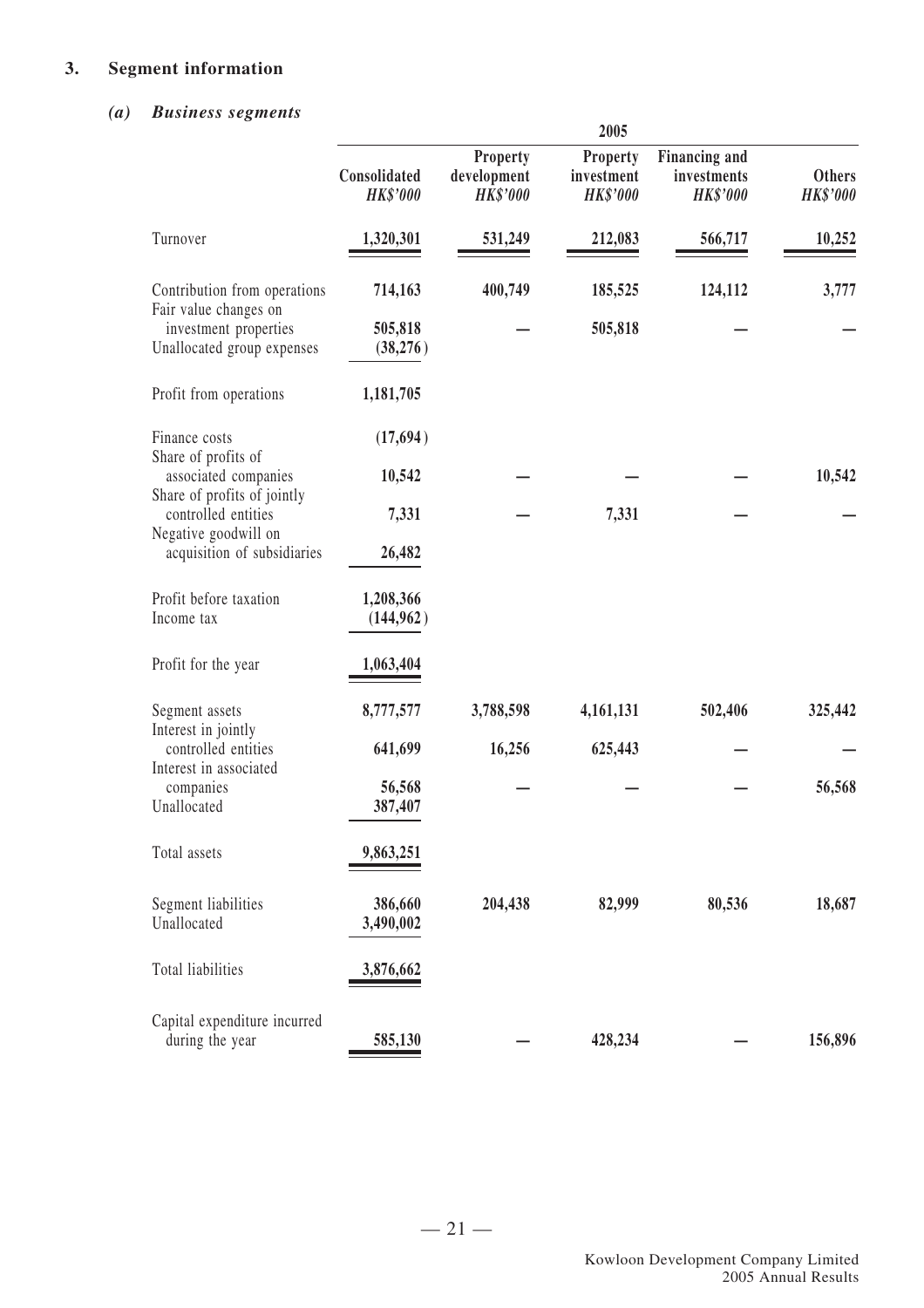|                                                       |                          |                                     | 2004 (restated)                    |                                          |                    |
|-------------------------------------------------------|--------------------------|-------------------------------------|------------------------------------|------------------------------------------|--------------------|
|                                                       | Consolidated<br>HK\$'000 | Property<br>development<br>HK\$'000 | Property<br>investment<br>HK\$'000 | Financing and<br>investments<br>HK\$'000 | Others<br>HK\$'000 |
| Turnover                                              | 773,425                  | 294,718                             | 206,595                            | 264,894                                  | 7,218              |
| Contribution from operations<br>Fair value changes on | 365,928                  | 102,114                             | 182,778                            | 78,412                                   | 2,624              |
| investment properties<br>Unallocated group expenses   | 257,792<br>(31,890)      |                                     | 257,792                            |                                          |                    |
| Profit from operations                                | 591,830                  |                                     |                                    |                                          |                    |
| Finance costs<br>Share of profits of                  | (6,169)                  |                                     |                                    |                                          |                    |
| associated companies                                  | 9,554                    |                                     |                                    |                                          | 9,554              |
| Profit before taxation<br>Income tax                  | 595,215<br>(79, 919)     |                                     |                                    |                                          |                    |
| Profit for the year                                   | 515,296                  |                                     |                                    |                                          |                    |
| Segment assets<br>Investment in associated            | 6,582,707                | 2,568,814                           | 3,606,189                          | 401,318                                  | 6,386              |
| companies<br>Unallocated                              | 46,026<br>51,594         |                                     |                                    |                                          | 46,026             |
| Total assets                                          | 6,680,327                |                                     |                                    |                                          |                    |
| Segment liabilities<br>Unallocated                    | 659,542<br>2,123,508     | 428,265                             | 91,693                             | 124,027                                  | 15,557             |
| Total liabilities                                     | 2,783,050                |                                     |                                    |                                          |                    |
| Capital expenditure incurred<br>during the year       | 193,670                  |                                     | 193,670                            |                                          |                    |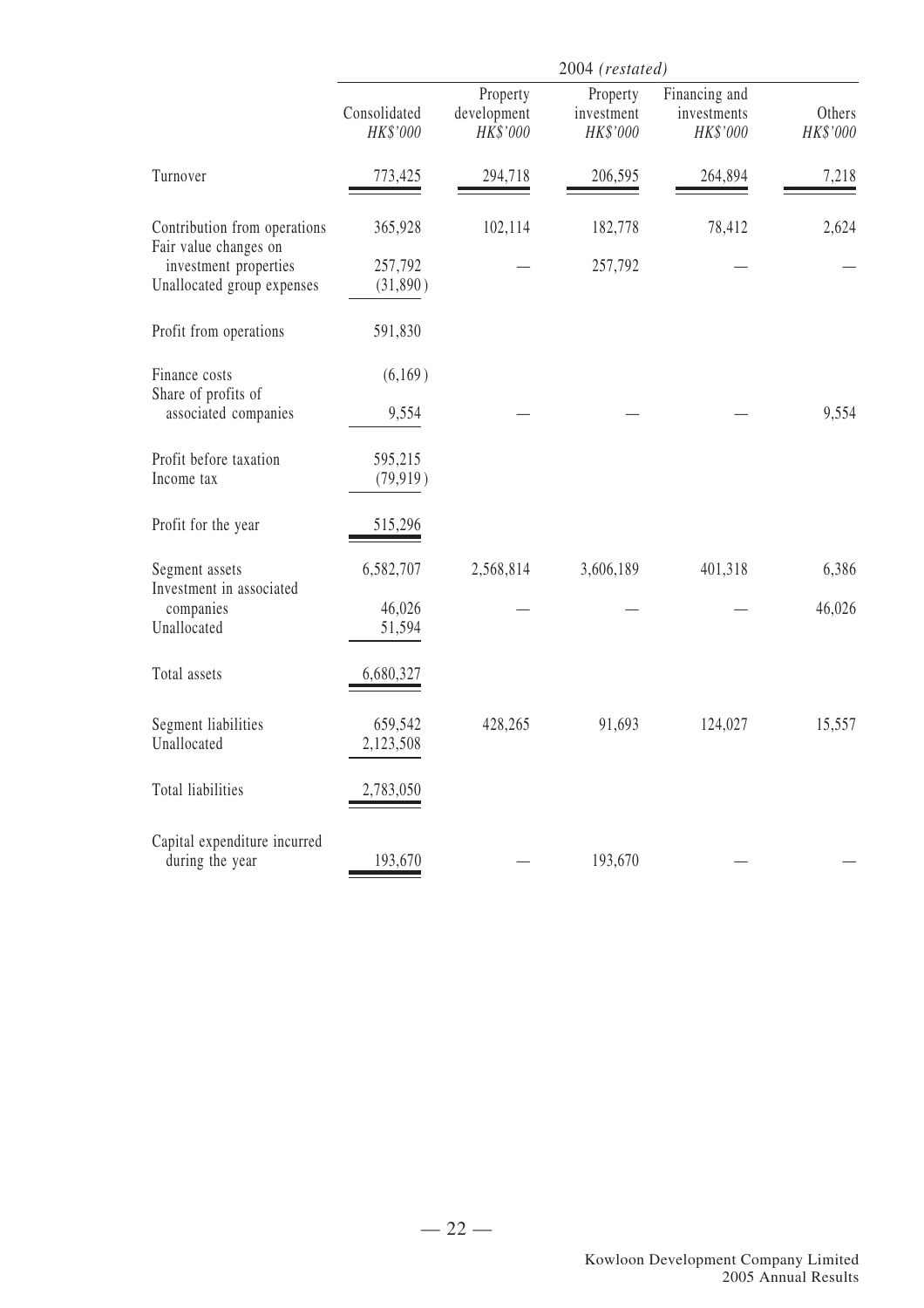#### *(b) Geographical segments*

|                         | <b>Group turnover</b>   |                  |                         | Group profit<br>from operations |  |
|-------------------------|-------------------------|------------------|-------------------------|---------------------------------|--|
|                         | 2005<br><b>HK\$'000</b> | 2004<br>HK\$'000 | 2005<br><b>HK\$'000</b> | 2004<br>HK\$'000<br>(restated)  |  |
| Hong Kong<br>Macau      | 966,929<br>282,311      | 723,189          | 885,492<br>281,395      | 544,125                         |  |
| North America<br>Others | 66,768<br>4,293         | 43,679<br>6,557  | 12,341<br>2,477         | 42,780<br>4,925                 |  |
|                         | 1,320,301               | 773,425          | 1,181,705               | 591,830                         |  |

|    |                                                                                                                                                             | <b>Segment assets</b>                       |                                          | Capital expenditure<br>incurred during the year |                                |
|----|-------------------------------------------------------------------------------------------------------------------------------------------------------------|---------------------------------------------|------------------------------------------|-------------------------------------------------|--------------------------------|
|    |                                                                                                                                                             | 2005<br><b>HK\$'000</b>                     | 2004<br>HK\$'000<br>(restated)           | 2005<br><b>HK\$'000</b>                         | 2004<br>HK\$'000<br>(rested)   |
|    | Hong Kong<br>Macau<br>North America<br>Others                                                                                                               | 7,088,766<br>1,500,549<br>163,478<br>24,784 | 6,140,802<br>400,000<br>23,998<br>17,907 | 186,996<br>398,134                              | 193,670                        |
|    |                                                                                                                                                             | 8,777,577                                   | 6,582,707                                | 585,130                                         | 193,670                        |
| 4. | <b>Income tax</b><br><b>Current tax</b>                                                                                                                     |                                             |                                          | 2005<br><b>HK\$'000</b>                         | 2004<br>HK\$'000<br>(restated) |
|    | Provision for Hong Kong profits tax at 17.5%<br>on the estimated assessable profits of the year<br>Underprovision/(Overprovision) in respect of prior years |                                             |                                          | 61,503<br>515                                   | 40,001<br>(6,259)              |
|    | Deferred tax                                                                                                                                                |                                             |                                          | 62,018                                          | 33,742                         |
|    | Origination and reversal of temporary differences<br>Change in fair value of investment properties                                                          |                                             |                                          | (5,574)<br>88,518                               | 1,064<br>45,113                |
|    |                                                                                                                                                             |                                             |                                          | 82,944                                          | 46,177                         |
|    |                                                                                                                                                             |                                             |                                          | 144,962                                         | 79,919                         |

#### **5. Earnings per share**

The calculation of basic earnings per share is based on the profit attributable to shareholders of the Company of HK\$1,059,153,190 (2004 (restated): HK\$515,564,047) and the weighted average number of shares in issue during the year of 566,767,850 (2004: 562,685,882).

No diluted earnings per share for 2004 and 2005 has been presented as the Company had no dilutive potential shares for both years.